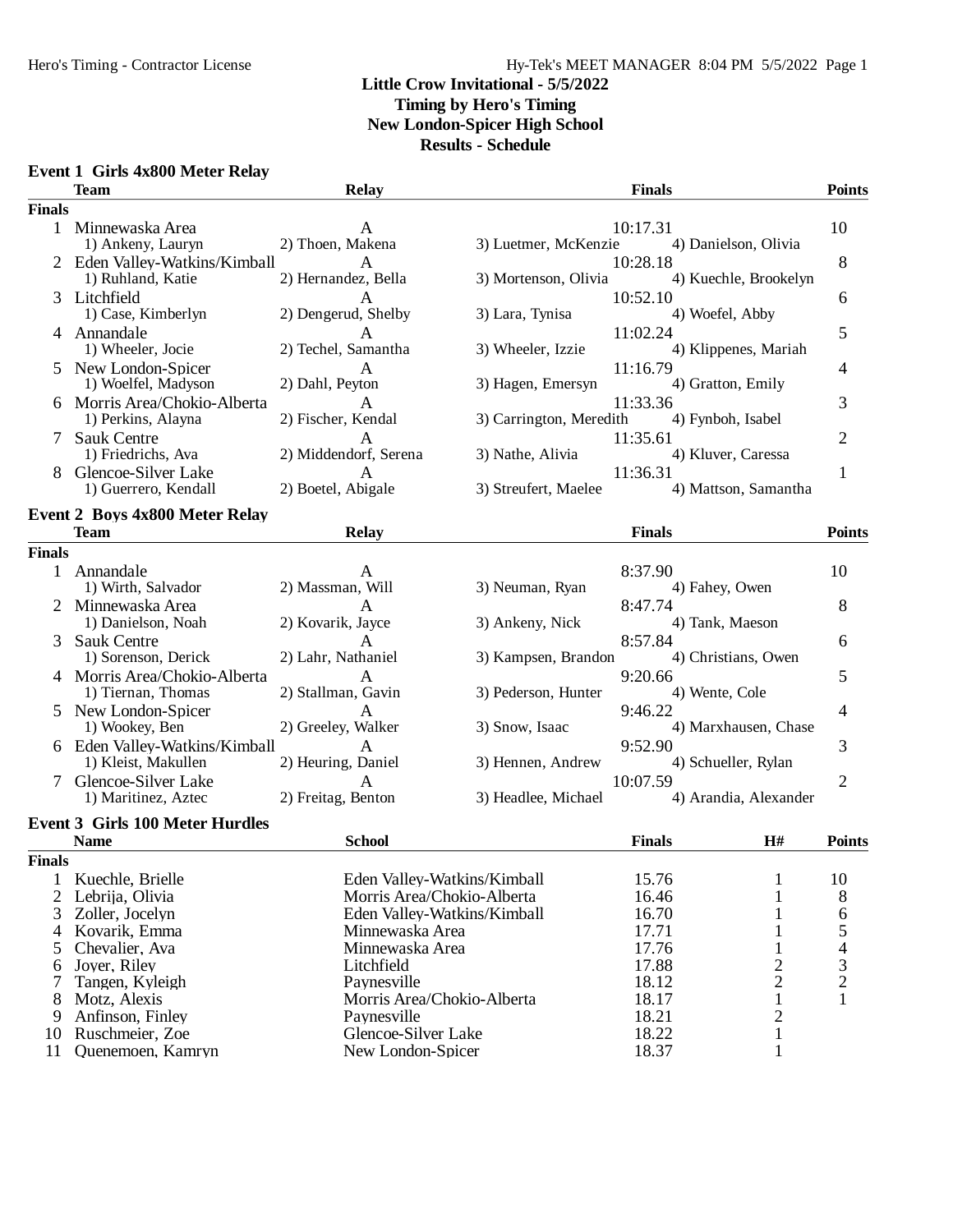**Timing by Hero's Timing**

**New London-Spicer High School**

|  |  | Finals  (Event 3 Girls 100 Meter Hurdles) |  |
|--|--|-------------------------------------------|--|
|--|--|-------------------------------------------|--|

|                | <b>Name</b>                           | <b>School</b>               | <b>Finals</b> | H#             | <b>Points</b>            |
|----------------|---------------------------------------|-----------------------------|---------------|----------------|--------------------------|
| 12             | Schweiters, Nora                      | Melrose Area                | 18.46         | $\overline{c}$ |                          |
| 13             | O'Konek, Rylee                        | Annandale                   | 18.65         |                |                          |
|                | 14 Mueller, Madi                      | Eden Valley-Watkins/Kimball | 18.71         | 22223333       |                          |
| 15             | Millner, Claire                       | Annandale                   | 19.02         |                |                          |
| 16             | Madsen, Eleanor                       | New London-Spicer           | 19.10         |                |                          |
| 17             | Kath, Addison                         | Minnewaska Area             | 19.58         |                |                          |
| 18             | Motz, Isabelle                        | Morris Area/Chokio-Alberta  | 19.77         |                |                          |
| 19             | Granlund, Ayda                        | Litchfield                  | 19.83         |                |                          |
|                | 20 Lieser, Tressa                     | Paynesville                 | 20.05         |                |                          |
| 21             | Wuotila, Maya                         | Litchfield                  | 20.38         | 4              |                          |
| 22             | Marsh, Olivia                         | <b>Sauk Centre</b>          | 20.46         | 4              |                          |
| 23             | Flatau, Aysia                         | Sauk Centre                 | 20.48         |                |                          |
|                | 24 Rieland, Brooke                    | <b>Sauk Centre</b>          | 20.52         | $\frac{3}{3}$  |                          |
|                | 25 Williams, Cloe                     | New London-Spicer           | 20.60         | 3              |                          |
|                | 26 Rolighed, Claire                   | New London-Spicer           | 20.60         | 3              |                          |
| 27             | Bromenschenk, Emily                   | <b>Sauk Centre</b>          | 24.85         | 4              |                          |
|                |                                       |                             |               |                |                          |
|                | <b>Event 4 Boys 110 Meter Hurdles</b> |                             |               |                |                          |
|                | <b>Name</b>                           | <b>School</b>               | <b>Finals</b> | H#             | <b>Points</b>            |
| <b>Finals</b>  |                                       |                             |               |                |                          |
| 1              | Thiesen, Macoy                        | <b>Sauk Centre</b>          | 16.07         | 1              | 10                       |
| $\overline{2}$ | Shoberg, Tristan                      | Annandale                   | 16.47         | $\mathbf{1}$   | 8                        |
| 3              | Smith, Brenden                        | Litchfield                  | 17.05         |                | 6                        |
| 4              | Waldbeser, Derek                      | Morris Area/Chokio-Alberta  | 17.06         |                | 5                        |
| 5              | Kerfeld, Aaron                        | <b>Sauk Centre</b>          | 17.06         |                | $\overline{\mathcal{L}}$ |
| 6              | Marthaler, Spencer                    | <b>Sauk Centre</b>          | 17.33         | 1              | $\frac{3}{2}$            |
| 7              | Nohl, Lewis                           | Morris Area/Chokio-Alberta  | 18.46         |                |                          |
| 8              | Linder, Preston                       | New London-Spicer           | 18.94         |                | 1                        |
| 9              | Anderson, Ben                         | <b>Sauk Centre</b>          | 19.49         | 222222         |                          |
| 10             | Stadsvold, Hunter                     | Minnewaska Area             | 20.67         |                |                          |
| 11             | Berscheit, Sam                        | Melrose Area                | 21.02         |                |                          |
| 12             | Elwell, Jacob                         | Litchfield                  | 21.30         |                |                          |
| 13             | Olson, Cade                           | Minnewaska Area             | 21.58         |                |                          |
| 14             | Miller, Keaton                        | Annandale                   | 22.03         |                |                          |
| 15             | Slinden, Elijah                       | Litchfield                  | 23.21         | $\overline{c}$ |                          |
|                | 16 Klatt, Alex                        | Annandale                   | 23.76         | 1              |                          |
|                | Event 5 Girls 100 Meter Dash          |                             |               |                |                          |
|                | <b>Name</b>                           | <b>School</b>               | <b>Finals</b> | H#             | <b>Points</b>            |
|                |                                       |                             |               |                |                          |
| <b>Finals</b>  |                                       |                             |               |                |                          |
|                | 1 Sonju, Ellie                        | Glencoe-Silver Lake         | 12.69         | $\mathbf{1}$   | 10                       |
| 2              | Fynboh, Lydia                         | Morris Area/Chokio-Alberta  | 12.73         | 1              | 8                        |
| 3              | Monahan, Mylea                        | Glencoe-Silver Lake         | 12.96         |                | 6                        |
|                | 4 Kuechle, Brielle                    | Eden Valley-Watkins/Kimball | 13.09         |                | 5<br>4                   |
| 5              | Kaiser, Emily                         | Minnewaska Area             | 13.22         |                |                          |
| 6              | Lindemann, Mya                        | Minnewaska Area             | 13.40         |                | $\frac{3}{2}$            |
|                | Theis, Jordyn                         | Eden Valley-Watkins/Kimball | 13.45         | 2              |                          |
| 8              | Uhlenkamp, Katie                      | Paynesville                 | 13.45         | $\sqrt{2}$     | $\mathbf{1}$             |
| 9              | Hermes, Carlie                        | Annandale                   | 13.55         | $\overline{2}$ |                          |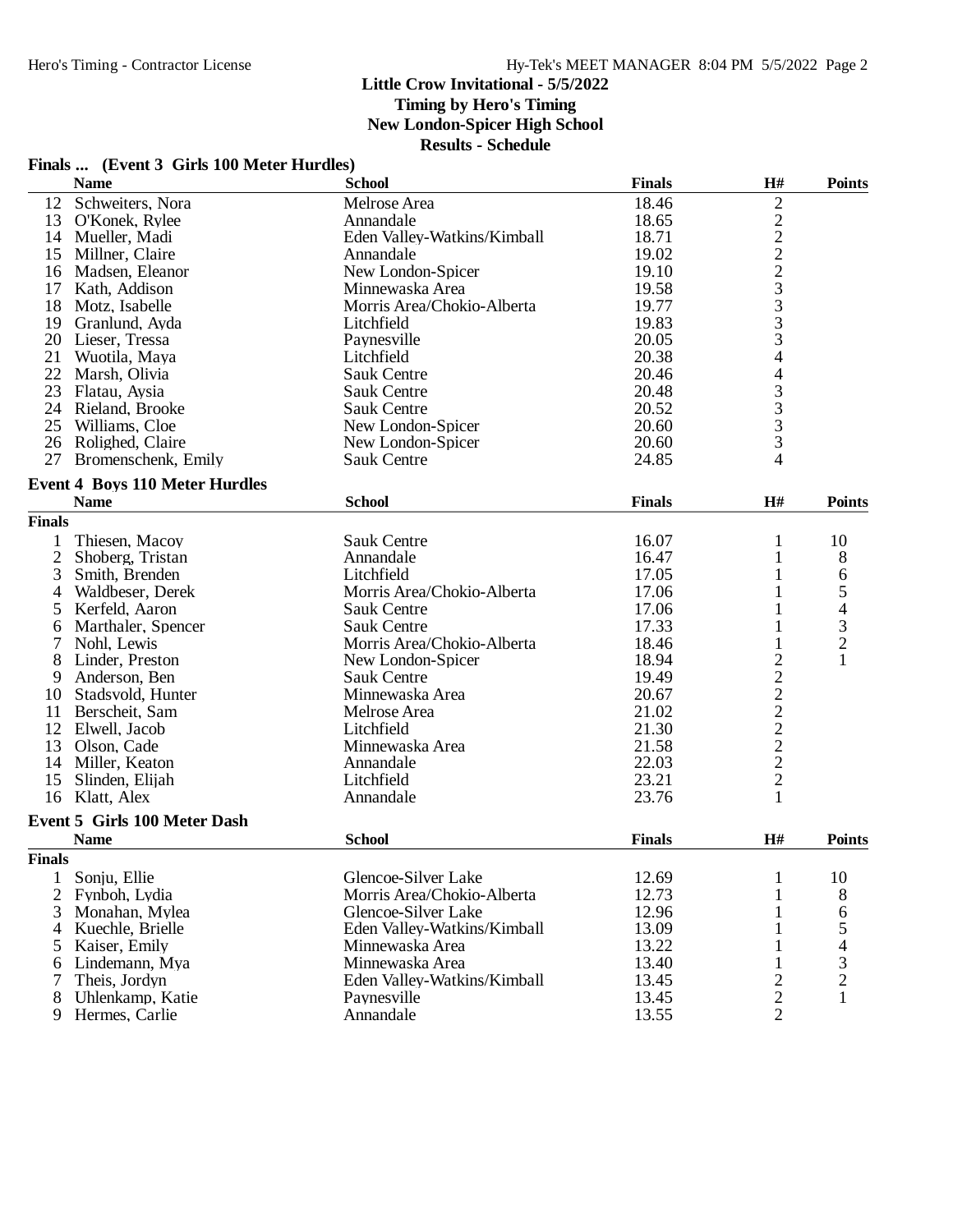|                | Finals  (Event 5 Girls 100 Meter Dash) |  |  |
|----------------|----------------------------------------|--|--|
| $\blacksquare$ |                                        |  |  |

|               | <b>Name</b>                        | <b>School</b>               | <b>Finals</b> | H#                                              | <b>Points</b>            |
|---------------|------------------------------------|-----------------------------|---------------|-------------------------------------------------|--------------------------|
| 10            | Christianson, Brooklyn             | Glencoe-Silver Lake         | 13.64         | $\sqrt{2}$                                      |                          |
| 11            | Caskey, Ayla                       | New London-Spicer           | 13.70         | $\mathbf{1}$                                    |                          |
|               | 12 Peterson, Ellary                | New London-Spicer           | 13.72         |                                                 |                          |
| 13            | Christensen, Alannah               | Minnewaska Area             | 13.72         | $\begin{array}{c} 2 \\ 2 \\ 3 \end{array}$      |                          |
| 14            | Theischaefer, Nya                  | <b>Sauk Centre</b>          | 13.80         |                                                 |                          |
|               | 15 Fleury, Dacia                   | Minnewaska Area             | 13.81         | $\,1$                                           |                          |
|               | 16 Davis, Catera                   | Eden Valley-Watkins/Kimball | 13.94         |                                                 |                          |
|               | 17 Henson, Brooke                  | Annandale                   | 13.95         | $\begin{array}{c} 3 \\ 3 \\ 2 \\ 3 \end{array}$ |                          |
| 18            | Swenson, Maya                      | New London-Spicer           | 14.04         |                                                 |                          |
| 19            | Madison, Emma                      | New London-Spicer           | 14.09         |                                                 |                          |
| 20            | Swenson, Ruby                      | Morris Area/Chokio-Alberta  | 14.11         | $\overline{4}$                                  |                          |
| 21            | Kowalczyk, Chloe                   | Litchfield                  | 14.19         |                                                 |                          |
| 22            | Anfinson, Finley                   | Paynesville                 | 14.22         | $\frac{3}{3}$                                   |                          |
| 23            | Stelten, Emma                      | Eden Valley-Watkins/Kimball | 14.33         |                                                 |                          |
| 24            | Thieschafer, Nina                  | <b>Sauk Centre</b>          | 14.36         | $\begin{array}{c} 4 \\ 3 \\ 3 \end{array}$      |                          |
| 25            |                                    | Litchfield                  | 14.42         |                                                 |                          |
|               | Peterson, Emily                    |                             |               |                                                 |                          |
| 26            | Malchow, Emerson                   | Melrose Area                | 14.48         | $\overline{4}$                                  |                          |
|               | 27 Bowman, Meri                    | Annandale                   | 14.50         | 4                                               |                          |
|               | 28 Sohl, Eva                       | Litchfield                  | 14.67         | 4                                               |                          |
| 29            | Alvarez, Michelle                  | Glencoe-Silver Lake         | 14.74         | 4                                               |                          |
|               | 30 Wiechmann, Lily                 | Melrose Area                | 14.83         | 4                                               |                          |
| 31            | Libbesmeier, Tessa                 | Paynesville                 | 14.90         | 4                                               |                          |
| 32            | Vogt, Pyper                        | <b>Sauk Centre</b>          | 15.53         | 5                                               |                          |
| 33            | Klinkhammer, Kiara                 | <b>Sauk Centre</b>          | 16.18         | 5                                               |                          |
| 34            | Braun, Bella                       | Melrose Area                | 16.30         | 5                                               |                          |
|               | 35 Ceron, Fatima                   | Morris Area/Chokio-Alberta  | 17.15         | 5                                               |                          |
|               | <b>Event 6 Boys 100 Meter Dash</b> |                             |               |                                                 |                          |
|               | <b>Name</b>                        | <b>School</b>               | <b>Finals</b> | H#                                              | <b>Points</b>            |
| <b>Finals</b> |                                    |                             |               |                                                 |                          |
|               | 1 Lebrija, Ethan                   | Morris Area/Chokio-Alberta  | 11.15         | 1                                               | 10                       |
| 2             | Hunt, Trey                         | Morris Area/Chokio-Alberta  | 11.53         | 1                                               | 8                        |
|               |                                    |                             | 11.63         |                                                 |                          |
| 3             | Hesse, Reyse                       | Eden Valley-Watkins/Kimball |               | $\mathbf{1}$                                    | 6                        |
| 4             | Boyd, DeShon                       | Minnewaska Area             | 11.65         | 1                                               | 5                        |
| 5             | Weber, Rylan                       | <b>Sauk Centre</b>          | 11.79         | 2                                               | $\overline{\mathcal{L}}$ |
| 6             | Jaskowiak, Mitchel                 | Glencoe-Silver Lake         | 11.81         | 1                                               | 3                        |
| 7             | Edmond, Sean                       | Paynesville                 | 11.86         | 1                                               | $\overline{c}$           |
| 8             | Smith, Brenden                     | Litchfield                  | 11.91         | 3                                               | $\mathbf{1}$             |
| 9             | Duke, Brody                        | New London-Spicer           | 11.94         | $\overline{c}$                                  |                          |
| 10            | King, Logan                        | Litchfield                  | 11.98         | 3                                               |                          |
| 11            | Meyer, Isaac                       | Minnewaska Area             | 12.01         | 1                                               |                          |
|               | 12 Helgeeson, Austin               | <b>Sauk Centre</b>          | 12.07         | 3                                               |                          |
| 13            | Maile, John                        | Eden Valley-Watkins/Kimball | 12.07         | $\overline{c}$                                  |                          |
|               | 14 Lietz, Max                      | Morris Area/Chokio-Alberta  | 12.09         |                                                 |                          |
| 15            | Nelson, Jack                       | Annandale                   | 12.11         | $\frac{2}{2}$                                   |                          |
|               | 16 Christensen, Brycen             | New London-Spicer           | 12.12         | 3                                               |                          |
| 17            | Lien, Jacob                        | Minnewaska Area             | 12.13         | 3                                               |                          |
|               | 18 Healy, Joe                      | Annandale                   | 12.13         | $\sqrt{2}$                                      |                          |
| 19            | Kuhlmann, Brady                    | Melrose Area                | 12.19         | $\overline{3}$                                  |                          |
|               |                                    |                             |               |                                                 |                          |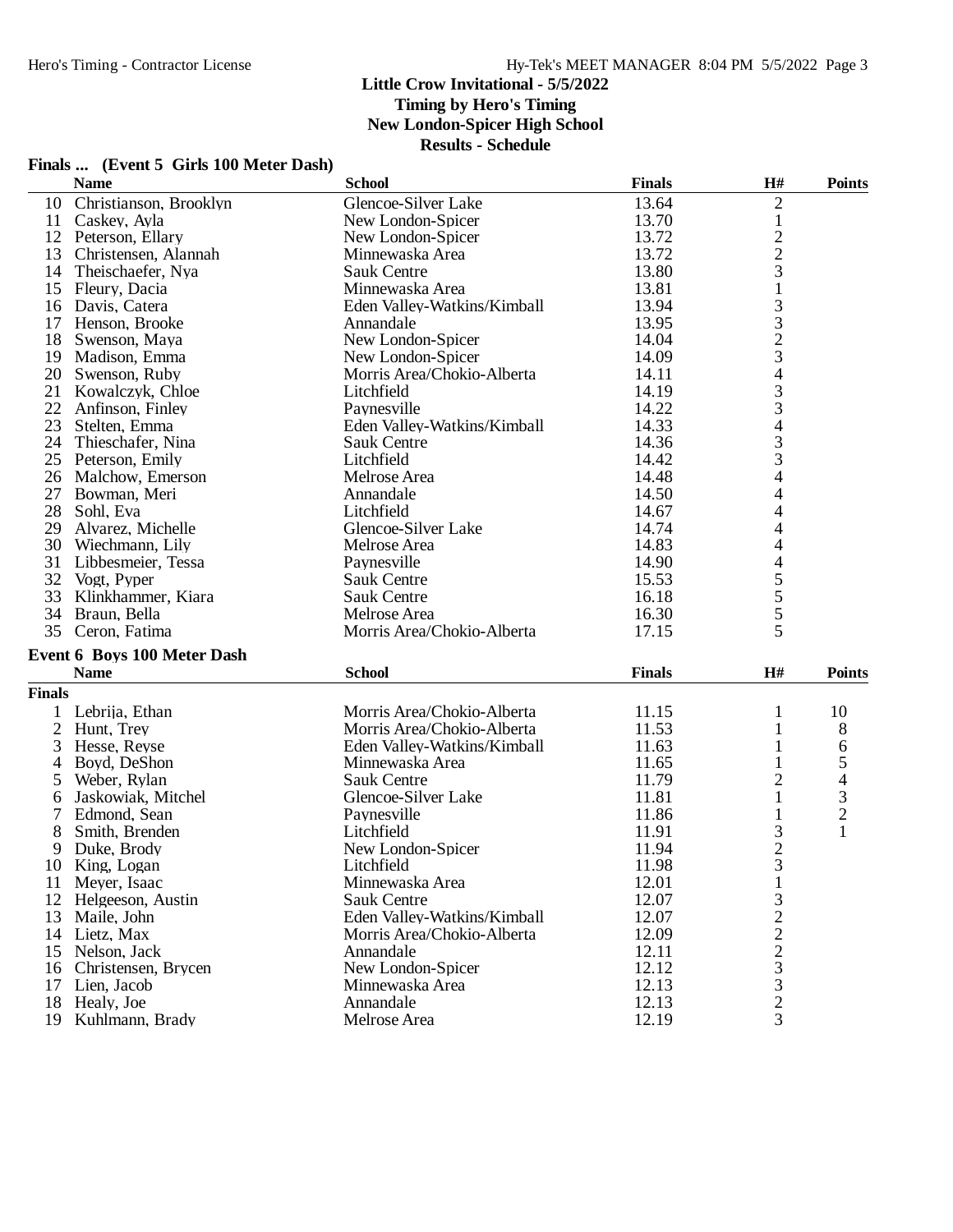#### **Little Crow Invitational - 5/5/2022 Timing by Hero's Timing**

**New London-Spicer High School**

|  | Finals  (Event 6 Boys 100 Meter Dash) |  |  |  |
|--|---------------------------------------|--|--|--|
|--|---------------------------------------|--|--|--|

|               | Finals  (Event 6 Boys 100 Meter Dash)             |                             |                       |                 |                          |                |
|---------------|---------------------------------------------------|-----------------------------|-----------------------|-----------------|--------------------------|----------------|
|               | <b>Name</b>                                       | <b>School</b>               |                       | <b>Finals</b>   | H#                       | <b>Points</b>  |
| 20            | Herman, Carter                                    | New London-Spicer           |                       | 12.19           | 3                        |                |
| 21            | Nelson, Nick                                      | Litchfield                  |                       | 12.20           | 4                        |                |
| 22            | Wendlandt, Isaiah                                 | New London-Spicer           |                       | 12.41           | $\overline{c}$           |                |
| 23            | Sundberg, Alex                                    | Annandale                   |                       | 12.60           | $\overline{\mathcal{L}}$ |                |
| 24            | Nagan, Kayden                                     | Glencoe-Silver Lake         |                       | 12.61           |                          |                |
| 25            | Lieser, Carter                                    | Paynesville                 |                       | 12.66           | 3<br>4                   |                |
| 26            | Vrolson, Davis                                    | Annandale                   |                       | 12.67           | 4                        |                |
| 27            | Martinez, Uriel                                   | Glencoe-Silver Lake         |                       | 12.71           | 5                        |                |
|               | 28 Waldbeser, Kendall                             | Morris Area/Chokio-Alberta  |                       | 12.76           | $\overline{c}$           |                |
| 29            | Taber, Tristan                                    | Glencoe-Silver Lake         |                       | 12.78           | $\overline{\mathcal{L}}$ |                |
| 30            | Hiltner, Brysen                                   | Paynesville                 |                       | 12.84           |                          |                |
|               |                                                   |                             |                       | 12.94           | 5<br>4                   |                |
| 31            | Mantovani, Matteo                                 | Melrose Area                |                       |                 |                          |                |
| 32            | Spaulding, Jed                                    | Eden Valley-Watkins/Kimball |                       | 12.95           | 4                        |                |
| 33            | Engle, Rykin                                      | Sauk Centre                 |                       | 13.12           |                          |                |
|               | 34 Nelson, Ben                                    | Sauk Centre                 |                       | 13.79           |                          |                |
| 35            | Abonce Garcia, Aaron                              | Melrose Area                |                       | 13.82           |                          |                |
| 36            | Pung, Blayke                                      | Paynesville                 |                       | 14.16           | 555555                   |                |
|               | 37 Ramirez, Damien                                | Melrose Area                |                       | 14.57           |                          |                |
|               | <b>Event 7 Girls 4x200 Meter Relay</b>            |                             |                       |                 |                          |                |
|               | <b>Team</b>                                       | <b>Relay</b>                |                       | <b>Finals</b>   | H#                       | <b>Points</b>  |
| <b>Finals</b> |                                                   |                             |                       |                 |                          |                |
|               | 1 Eden Valley-Watkins/Kimball<br>1) Theis, Jordyn | A<br>2) Moehrle, McKenna    | 3) Kuechle, Ellie     | 1:49.58         | 1<br>4) Hunt, Madelyn    | 10             |
|               |                                                   |                             |                       |                 |                          |                |
|               | Glencoe-Silver Lake                               | A                           |                       | 1:50.13         | 1                        | 8              |
|               | 1) Christianson, Brooklyn                         | 2) Monahan, Mylea           | 3) Metcalf, Malayh    | 4) Sonju, Ellie |                          |                |
| 3             | Annandale                                         | A                           |                       | 1:53.17         |                          | 6              |
|               | 1) Neuman, Kate                                   | 2) Hermes, Carlie           | 3) Henson, Alicia     |                 | 4) Norgren, Sydney       |                |
|               | 4 Paynesville                                     | А                           |                       | 1:53.96         |                          | 5              |
|               | 1) Anfinson, Finley                               | 2) Spanier, Aubrie          | 3) Tangen, Kyleigh    |                 | 4) Frank, Brooklyn       |                |
| 5.            | Minnewaska Area                                   | A                           |                       | 1:56.45         | 1                        | 4              |
|               | 1) Christensen, Alannah                           | 2) Thorfinnson, Maddie      | 3) Meyer, Brooklyn    |                 | 4) Wiegand, Elle         |                |
|               | 6 Litchfield                                      | A                           |                       | 1:59.51         | 2                        | 3              |
|               | 1) Kowalczyk, Chloe                               | 2) Peterson, Emily          | 3) Sohl, Eva          |                 | 4) Lopez, Carmen         |                |
|               | 7 Morris Area/Chokio-Alberta                      | $\mathbf{A}$                |                       | 1:59.83         | 1                        | $\overline{2}$ |
|               | 1) Guerra, Isabel                                 | 2) Motz, Isabelle           | 3) Hall, Heika        |                 | 4) Schutz, Hana          |                |
|               | 8 New London-Spicer                               | A                           |                       | 2:00.95         |                          | 1              |
|               | 1) Hoff, Tegan                                    | 2) Quenemoen, Kamryn        | 3) Kluver, Elizabeth  |                 | 4) Truscinski, Grace     |                |
|               | 9 Melrose Area                                    | $\mathbf{A}$                |                       | 2:10.19         |                          |                |
|               | 1) Hoeschen, Janessa                              | 2) Anderson, Georgia        | 3) Schmiesing, Olivia |                 | 4) Stordahl, Alyssa      |                |
| 10.           | <b>Sauk Centre</b>                                | A                           |                       | 2:12.27         | 2                        |                |
|               | 1) Vogt, Pyper                                    | 2) Watters, Mercedes        | 3) Crider, Avery      |                 | 4) Klinkhammer, Kiara    |                |
|               |                                                   |                             |                       |                 |                          |                |
|               | <b>Event 8 Boys 4x200 Meter Relay</b>             |                             |                       |                 |                          |                |
|               | <b>Team</b>                                       | <b>Relay</b>                |                       | <b>Finals</b>   | H#                       | <b>Points</b>  |
| <b>Finals</b> |                                                   |                             |                       |                 |                          |                |
|               | 1 Morris Area/Chokio-Alberta                      | A                           |                       | 1:33.19         | 1                        | 10             |
|               | 1) Nohl, Lewis                                    | 2) Waldbeser, Derek         | 3) Hunt, Trey         |                 | 4) Lebrija, Ethan        |                |
|               | 2 Annandale                                       | A                           |                       | 1:33.36         |                          | 8              |
|               | 1) Polston, Gavin                                 | 2) Schimelpfenig, Maxwell   | 3) Zuehlke, Graham    |                 | 4) Martinez, Bryan       |                |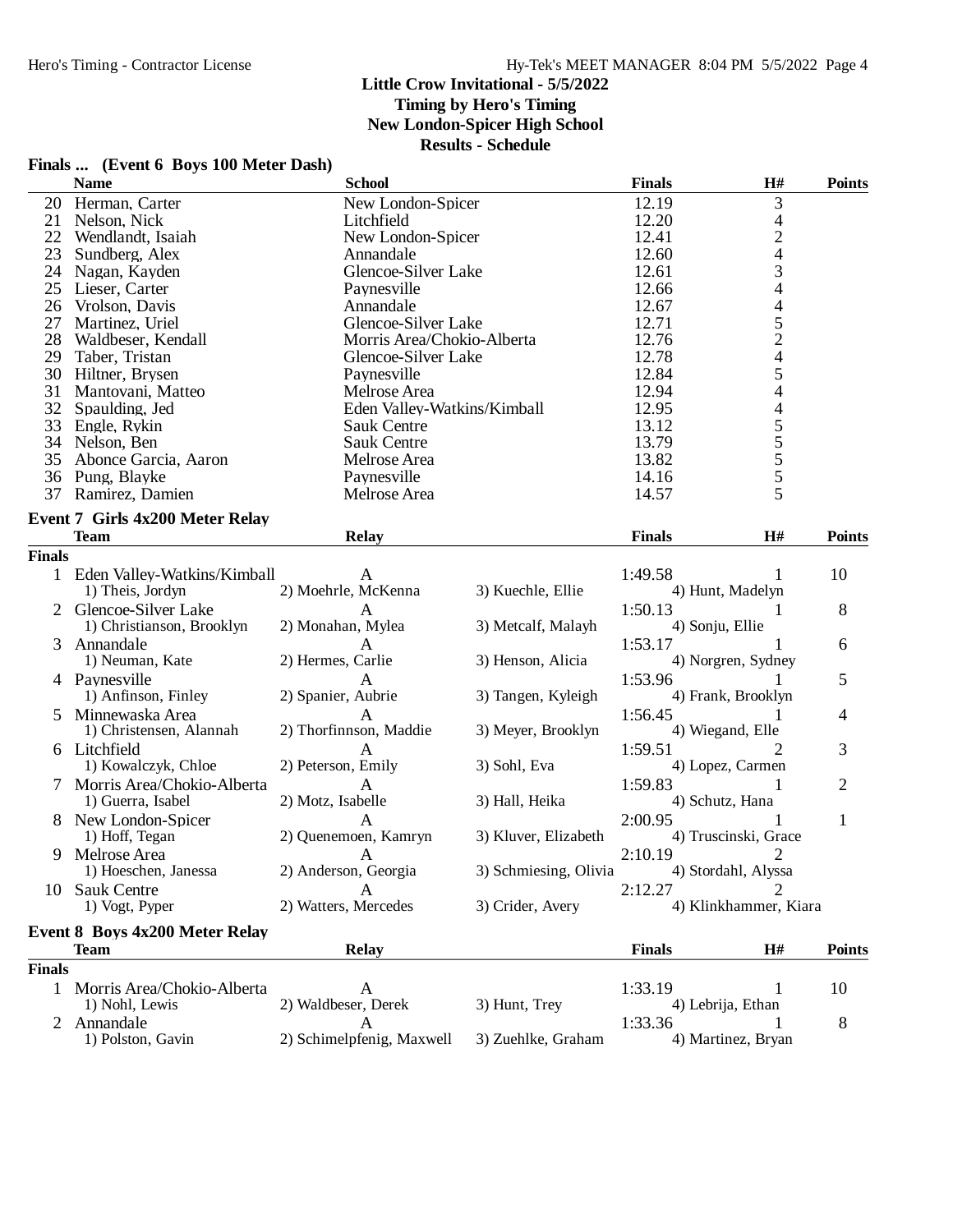**Timing by Hero's Timing**

**New London-Spicer High School**

**Results - Schedule**

|                | <b>Team</b>                         | Relay                       |                    | <b>Finals</b> | H#                 | <b>Points</b>                                   |
|----------------|-------------------------------------|-----------------------------|--------------------|---------------|--------------------|-------------------------------------------------|
| 3              | Litchfield                          |                             |                    | 1:34.19       |                    | 6                                               |
|                | 1) King, Logan                      | 2) Kuehl, Lukas             | 3) Greer, Jeremy   |               | 4) Aller, Blake    |                                                 |
|                | Eden Valley-Watkins/Kimball         | A                           |                    | 1:35.35       |                    | 5                                               |
|                | 1) Maile, John                      | 2) Fish, Charley            | 3) Mortenson, Owen |               | 4) Hooper, Peyton  |                                                 |
|                | New London-Spicer                   | $\mathbf{A}$                |                    | 1:39.83       |                    | 4                                               |
|                | 1) Doty, Kyle                       | 2) Gabrielson, Sam          | 3) Hubbard, Grant  |               | 4) Woelfel, Noah   |                                                 |
| 6              | Melrose Area                        | A                           |                    | 1:41.65       |                    | 3                                               |
|                | 1) Mueller, Daniel                  | 2) Raya Ambriz, David       | 3) Brinkman, Josh  |               | 4) Kuhlmann, Brady |                                                 |
|                | <b>Sauk Centre</b>                  | A                           |                    | 1:43.16       | 2                  | $\overline{2}$                                  |
|                | 1) Kerfeld, Aaron                   | 2) Sanchez, Bryan           | 3) Howe, Taylor    |               | 4) Weber, Rayden   |                                                 |
|                | Minnewaska Area                     | A                           |                    | 1:43.49       | 2                  | 1                                               |
|                | 1) Harvey, Kaiden                   | 2) Meyer, Carter            | 3) Hippe, Josh     |               | 4) Kaiser, Ryan    |                                                 |
| 9              | Glencoe-Silver Lake                 | A                           |                    | 1:43.53       |                    |                                                 |
|                | 1) Jaskowiak, Mitchel               | 2) Kaczmarek, Sawyer        | 3) Werner, Tison   |               | 4) Nagan, Kayden   |                                                 |
|                | <b>Event 9 Girls 1600 Meter Run</b> |                             |                    |               |                    |                                                 |
|                | <b>Name</b>                         | <b>School</b>               |                    | <b>Finals</b> |                    | <b>Points</b>                                   |
| <b>Finals</b>  |                                     |                             |                    |               |                    |                                                 |
| 1              | Ankeny, Lauryn                      | Minnewaska Area             |                    | 5:47.71       |                    | 10                                              |
| $\overline{2}$ | Case, Kimberlyn                     | Litchfield                  |                    | 6:00.50       |                    | $\,8\,$                                         |
| 3              | Ziegler, Kala                       | Litchfield                  |                    | 6:00.61       |                    | $\sqrt{6}$                                      |
| 4              | Chevalier, Sydnie                   | Minnewaska Area             |                    | 6:03.52       |                    | 5                                               |
| 5              | Carrington, Meredith                | Morris Area/Chokio-Alberta  |                    | 6:13.20       |                    |                                                 |
| 6              | Wheeler, Jocie                      | Annandale                   |                    | 6:13.77       |                    | $\begin{array}{c} 4 \\ 3 \\ 2 \\ 1 \end{array}$ |
| 7              | Frenchick, Paige                    | Paynesville                 |                    | 6:16.31       |                    |                                                 |
| 8              | Donnay, Katheryn                    | Eden Valley-Watkins/Kimball |                    | 6:18.28       |                    |                                                 |
| 9              | Klippenes, Mariah                   | Annandale                   |                    | 6:19.56       |                    |                                                 |
| 10             | Wheeler, Izzie                      | Annandale                   |                    | 6:22.95       |                    |                                                 |
| 11             | Baez, Johanna                       | Morris Area/Chokio-Alberta  |                    | 6:23.92       |                    |                                                 |
| 12             | Hagen, Emersyn                      | New London-Spicer           |                    | 6:28.26       |                    |                                                 |
| 13             | Kluver, Caressa                     | <b>Sauk Centre</b>          |                    | 6:33.33       |                    |                                                 |
| 14             | Muller, Kristen                     | Morris Area/Chokio-Alberta  |                    | 6:33.39       |                    |                                                 |
| 15             | Fischer, Kendal                     | Morris Area/Chokio-Alberta  |                    | 6:34.83       |                    |                                                 |
| 16             | Ekert, Lily                         | Annandale                   |                    | 6:39.66       |                    |                                                 |
| 17             | Mattson, Samantha                   | Glencoe-Silver Lake         |                    | 6:42.35       |                    |                                                 |

## **Finals ... (Event 8 Boys 4x200 Meter Relay)**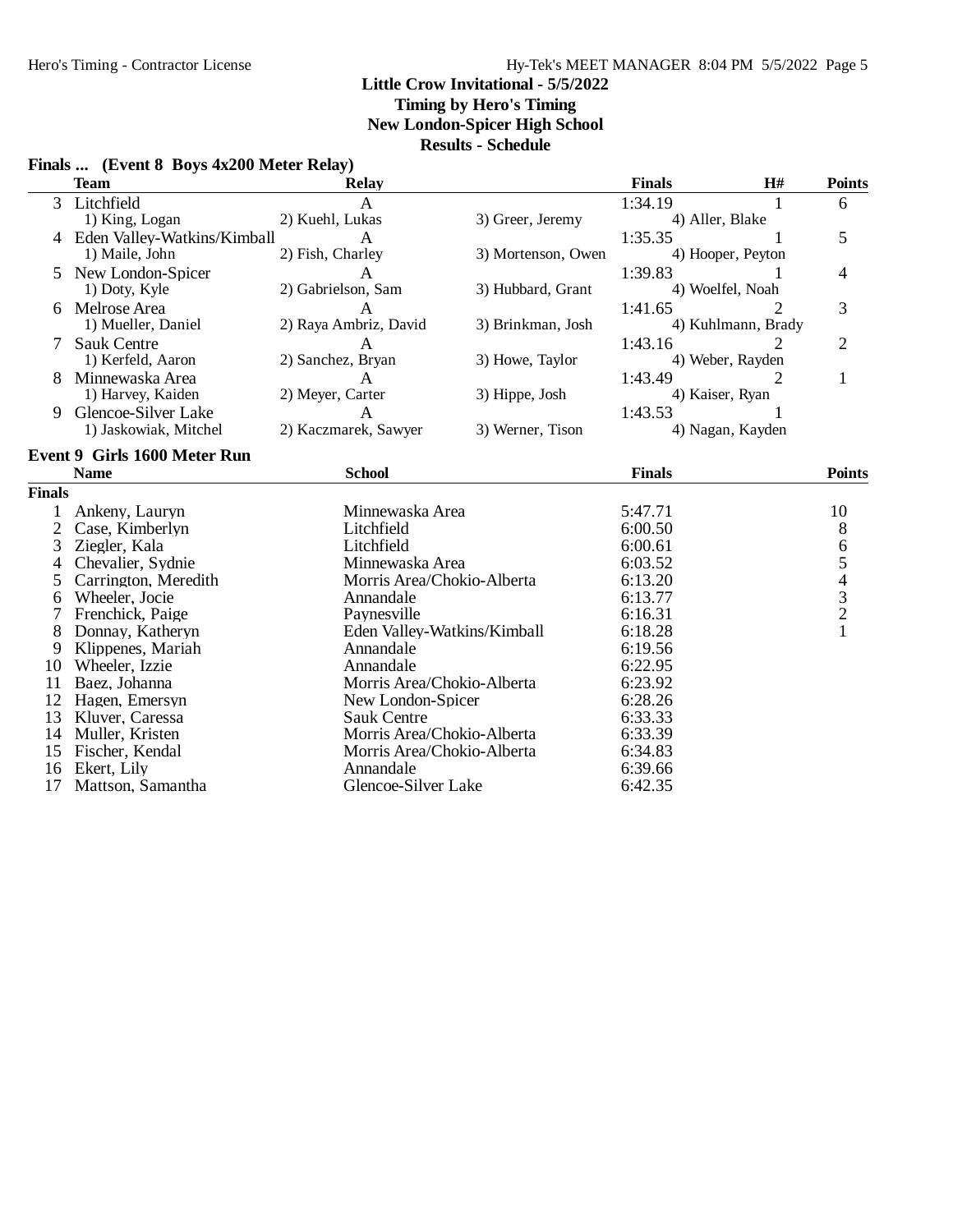**Timing by Hero's Timing**

**New London-Spicer High School**

|               | Finals  (Event 9 Girls 1600 Meter Run) |                             |               |               |
|---------------|----------------------------------------|-----------------------------|---------------|---------------|
|               | <b>Name</b>                            | <b>School</b>               | <b>Finals</b> | <b>Points</b> |
| 18            | Gratton, Emily                         | New London-Spicer           | 6:43.21       |               |
| 19            | Dolezal. Kianna                        | Glencoe-Silver Lake         | 6:53.79       |               |
| 20            | Carlson, Alexx                         | Minnewaska Area             | 7:00.51       |               |
| 21            | Zollman, Sydney                        | <b>Sauk Centre</b>          | 7:03.52       |               |
| 22            | Andersen, Jenna                        | Eden Valley-Watkins/Kimball | 7:05.04       |               |
| 23            | Eekhoff, Samantha                      | <b>Sauk Centre</b>          | 7:12.56       |               |
| 24            | Volkmann, Maia                         | <b>Sauk Centre</b>          | 7:13.77       |               |
| 25            | Verdeck, Claire                        | Glencoe-Silver Lake         | 7:52.69       |               |
| 26            | Rhodes, Lillian                        | Eden Valley-Watkins/Kimball | 8:00.19       |               |
|               | Event 10 Boys 1600 Meter Run           |                             |               |               |
|               | <b>Name</b>                            | <b>School</b>               | <b>Finals</b> | <b>Points</b> |
| <b>Finals</b> |                                        |                             |               |               |
| 1             | Wirth, Salvador                        | Annandale                   | 4:32.73       | 10            |
|               | Hallaway, Connor                       | Glencoe-Silver Lake         | 4:46.90       | $8\,$         |
| 3             | Tank, Maeson                           | Minnewaska Area             | 4:53.35       |               |
| 4             | Rogness, Ole                           | Litchfield                  | 4:53.92       | 654321        |
| 5.            | Lemke, Henry                           | Eden Valley-Watkins/Kimball | 4:59.64       |               |
| 6             | Wente, Cole                            | Morris Area/Chokio-Alberta  | 5:11.56       |               |
|               | Tiernan. Thomas                        | Morris Area/Chokio-Alberta  | 5:13.09       |               |
| 8             | Ankeny, Nick                           | Minnewaska Area             | 5:14.00       |               |
| 9             | Martinez, Ezequiel                     | Glencoe-Silver Lake         | 5:16.90       |               |
| 10            | Anderson, Logan                        | Annandale                   | 5:17.25       |               |
| 11            | Dunn, Harry                            | <b>Sauk Centre</b>          | 5:19.07       |               |
| 12            | Arandia, Alexander                     | Glencoe-Silver Lake         | 5:25.03       |               |
| 13            | Zerwas, David                          | Glencoe-Silver Lake         | 5:27.69       |               |
| 14            | Feigum, Aaron                          | Minnewaska Area             | 5:30.62       |               |
| 15            | Knudsen, Ethan                         | Litchfield                  | 5:34.12       |               |
| 16            | Rivera, Carlos                         | Morris Area/Chokio-Alberta  | 5:35.37       |               |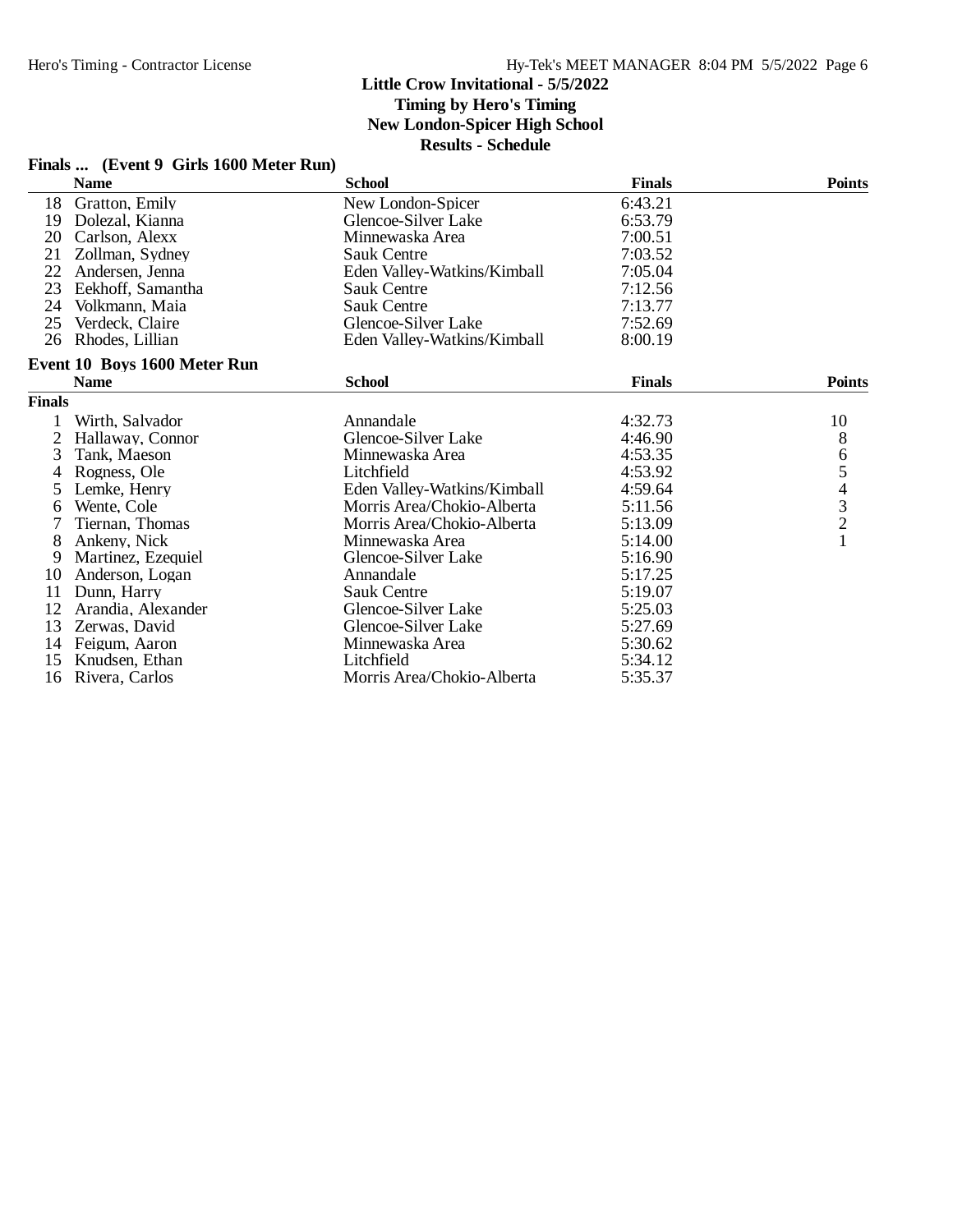#### **Little Crow Invitational - 5/5/2022 Timing by Hero's Timing**

**New London-Spicer High School**

|               | Finals  (Event 10 Boys 1600 Meter Run) |                            |                             |                 |                        |                |
|---------------|----------------------------------------|----------------------------|-----------------------------|-----------------|------------------------|----------------|
|               | <b>Name</b>                            | <b>School</b>              |                             | <b>Finals</b>   |                        | <b>Points</b>  |
|               | 17 Drevlow, Andrew                     | <b>Sauk Centre</b>         |                             | 5:39.43         |                        |                |
|               | 18 Ward, James                         | Minnewaska Area            |                             | 5:43.25         |                        |                |
| 19            | Seales, Jake                           | Morris Area/Chokio-Alberta |                             | 5:44.59         |                        |                |
| 20            | Heuring, Daniel                        |                            | Eden Valley-Watkins/Kimball | 5:48.60         |                        |                |
| 21            | Ambriz, Pedro                          | <b>Sauk Centre</b>         |                             | 5:51.34         |                        |                |
| 22            | Botello, Yahir                         | <b>Sauk Centre</b>         |                             | 5:53.51         |                        |                |
| 23            | Izazaga, Edwin                         | Litchfield                 |                             | 6:23.51         |                        |                |
|               | Event 11 Girls 4x100 Meter Relay       |                            |                             |                 |                        |                |
|               | Team                                   | <b>Relay</b>               |                             | <b>Finals</b>   | H#                     | <b>Points</b>  |
| <b>Finals</b> |                                        |                            |                             |                 |                        |                |
|               | 1 Morris Area/Chokio-Alberta           | A                          |                             | 52.44           | 1                      | 10             |
|               | 1) Lebrija, Olivia                     | 2) Motz, Alexis            | 3) Swenson, Ruby            |                 | 4) Fynboh, Lydia       |                |
|               | 2 Eden Valley-Watkins/Kimball          | A                          |                             | 52.54           | 1                      | 8              |
|               | 1) Theis, Jordyn                       | 2) Moehrle, McKenna        | 3) Hunt, Madelyn            |                 | 4) Kuechle, Brielle    |                |
|               | 3 Minnewaska Area                      | A                          |                             | 52.93           | 1                      | 6              |
|               | 1) Christensen, Alannah                | 2) Lindemann, Mya          | 3) Kovarik, Emma            |                 | 4) Kaiser, Emily       |                |
|               | 4 Annandale                            | А                          |                             | 53.02           |                        | 5              |
|               | 1) O'Konek, Rylee                      | 2) Norgren, Sydney         | 3) Henson, Alicia           |                 | 4) Hermes, Carlie      |                |
|               | 5 New London-Spicer                    | A                          |                             | 53.71           | 1                      | $\overline{4}$ |
|               | 1) Swenson, Maya                       | 2) Peterson, Ellary        | 3) Madison, Emma            |                 | 4) Caskey, Ayla        |                |
|               | 6 Sauk Centre                          | A                          |                             | 55.46           | 2                      | 3              |
|               | 1) Felling, Teagan                     | 2) Ritter, Mackenzie       | 3) Thieschafer, Nina        |                 | 4) Theischaefer, Nya   |                |
|               | 7 Litchfield                           | A                          |                             | 55.80           | 1                      | $\overline{2}$ |
|               | 1) Kowalczyk, Chloe                    | 2) Guggemos, Katelyn       | 3) Schultz, Jordan          |                 | 4) Lopez, Carmen       |                |
|               | 8 Glencoe-Silver Lake                  | A                          |                             | 56.57           | 2                      | $\mathbf{1}$   |
|               | 1) Dammann, Becky                      | 2) Alvarez, Michelle       | 3) Betcher, Elise           |                 | 4) Betcher, Lauren     |                |
| 9             | Melrose Area                           | A                          |                             | 56.84           |                        |                |
|               | 1) Hoffner, Natalee                    | 2) Anderson, Mia           | 3) Schmiesing, Olivia       |                 | 4) Malchow, Emerson    |                |
|               |                                        |                            |                             |                 |                        |                |
|               | <b>Event 12 Boys 4x100 Meter Relay</b> |                            |                             |                 |                        |                |
|               | Team                                   | <b>Relay</b>               |                             | <b>Finals</b>   | H#                     | <b>Points</b>  |
| <b>Finals</b> |                                        |                            |                             |                 |                        |                |
|               | 1 Litchfield                           | A                          |                             | 45.64           | 1                      | 10             |
|               | 1) King, Logan                         | 2) Kuehl, Lukas            | 3) Greer, Jeremy            | 4) Aller, Blake |                        |                |
| 2             | <b>Sauk Centre</b>                     | A                          |                             | 47.36           | 2                      | 8              |
|               | 1) Gilmore, David                      | 2) Engle, Rykin            | 3) Helgeeson, Austin        |                 | 4) Weber, Rylan        |                |
| 3             | Annandale                              | A                          |                             | 47.99           | 1                      | 6              |
|               | 1) Healy, Joe                          | 2) Vrolson, Davis          | 3) Nelson, Jack             |                 | 4) Sundberg, Alex      |                |
|               | 4 New London-Spicer                    | A                          |                             | 48.13           |                        | 5              |
|               | 1) Duke, Brody                         | 2) Wendlandt, Isaiah       | 3) Herman, Carter           |                 | 4) Christensen, Brycen |                |
| 5             | Glencoe-Silver Lake                    | A                          |                             | 48.73           | 1                      | 4              |
|               | 1) Jaskowiak, Mitchel                  | 2) Martinez, Uriel         | 3) Nagan, Kayden            |                 | 4) Taber, Tristan      |                |
| 6             | Morris Area/Chokio-Alberta             | A                          |                             | 49.14           | 2                      | 3              |
|               | 1) Sperr, Alex                         | 2) Burns, Kaden            | 3) Waldbeser, Kendall       |                 | 4) Berlinger, Tyler    |                |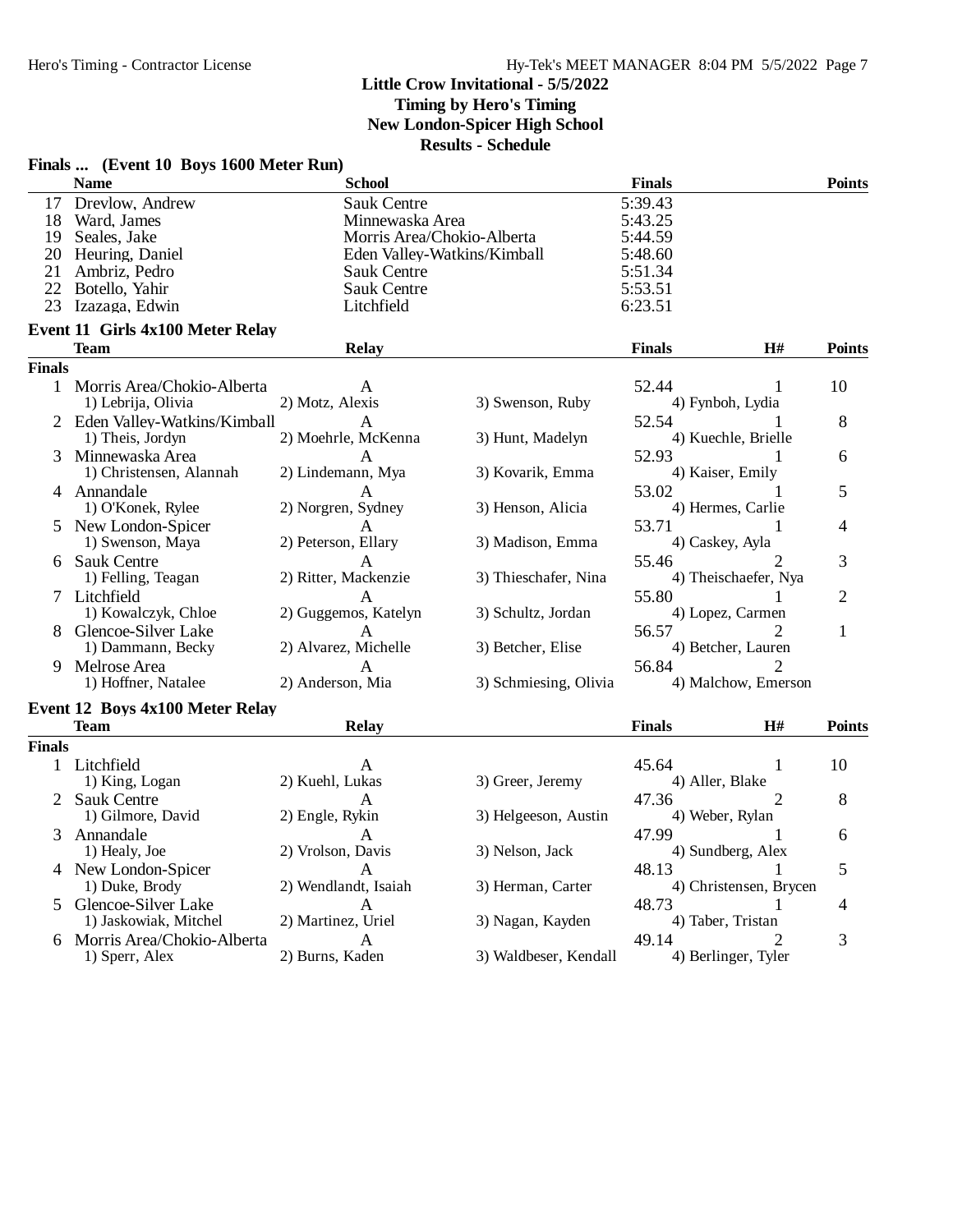**Timing by Hero's Timing**

**New London-Spicer High School**

|                | Finals  (Event 12 Boys 4x100 Meter Relay) |                             |                  |                |                       |                                                 |
|----------------|-------------------------------------------|-----------------------------|------------------|----------------|-----------------------|-------------------------------------------------|
|                | <b>Team</b>                               | <b>Relay</b>                |                  | <b>Finals</b>  | H#                    | <b>Points</b>                                   |
| $7^{\circ}$    | Melrose Area                              | A                           |                  | 51.54          | $\overline{2}$        | $\overline{2}$                                  |
|                | 1) Mantovani, Matteo                      | 2) Raya Ambriz, David       | 3) Morelos, Enoc |                | 4) Eveslage, Grant    |                                                 |
|                | Minnewaska Area                           | A                           |                  | D <sub>Q</sub> |                       |                                                 |
|                | 1) Olson, Cade                            | 2) Rogers, Gage             | 3) Meyer, Isaac  |                | 4) Boyd, DeShon       |                                                 |
|                | Event 13 Girls 400 Meter Dash             |                             |                  |                |                       |                                                 |
|                | <b>Name</b>                               | <b>School</b>               |                  | <b>Finals</b>  | H#                    | <b>Points</b>                                   |
| <b>Finals</b>  |                                           |                             |                  |                |                       |                                                 |
| $\mathbf{1}$   | Kuechle, Ellie                            | Eden Valley-Watkins/Kimball |                  | 57.63          | 1                     | 10                                              |
| $\overline{c}$ | Luetmer, McKenzie                         | Minnewaska Area             |                  | 1:02.11        | 1                     | 8                                               |
| 3              | Jaenicke, Isabelle                        | Melrose Area                |                  | 1:03.11        | 1                     | 6                                               |
| 4              | Spanier, Aubrie                           | Paynesville                 |                  | 1:04.20        |                       |                                                 |
|                | Roediger, Ayla                            | New London-Spicer           |                  | 1:05.35        | 1                     | 54321                                           |
| 6              | Schuster, Madelyn                         | <b>Sauk Centre</b>          |                  | 1:05.35        | 1                     |                                                 |
| 7              | Marsh, Olivia                             | <b>Sauk Centre</b>          |                  | 1:06.55        | 1                     |                                                 |
| 8              | Stark, Teagan                             | Minnewaska Area             |                  | 1:06.59        | 1                     |                                                 |
| 9              | Schutz, Hana                              | Morris Area/Chokio-Alberta  |                  | 1:07.68        |                       |                                                 |
| 10             | Truenow, Holly                            | Eden Valley-Watkins/Kimball |                  | 1:08.71        | 3<br>2<br>2<br>2<br>4 |                                                 |
| 11             | Mellgren, Serena                          | Minnewaska Area             |                  | 1:09.33        |                       |                                                 |
| 12             | Truscinski, Grace                         | New London-Spicer           |                  | 1:09.42        |                       |                                                 |
| 13             | Berlinger, Kelly                          | Morris Area/Chokio-Alberta  |                  | 1:09.51        |                       |                                                 |
|                | 14 Hesse, Cambel                          | Eden Valley-Watkins/Kimball |                  | 1:09.64        |                       |                                                 |
| 15             | Hall, Heika                               | Morris Area/Chokio-Alberta  |                  | 1:09.91        | $32223$<br>$3323$     |                                                 |
| 16             | Amundson, Addison                         | Annandale                   |                  | 1:10.11        |                       |                                                 |
| 17             | Stommes, Kiera                            | Eden Valley-Watkins/Kimball |                  | 1:10.47        |                       |                                                 |
| 18             | Johnson, Thelia                           | Annandale                   |                  | 1:10.61        |                       |                                                 |
| 19             | Kent, Alyssa                              | Annandale                   |                  | 1:11.72        |                       |                                                 |
|                | 20 Perry, Sydney                          | Minnewaska Area             |                  | 1:13.37        |                       |                                                 |
| 21             | Wanous, Olivia                            | Glencoe-Silver Lake         |                  | 1:13.53        |                       |                                                 |
| 22             | Middendorf, Serena                        | <b>Sauk Centre</b>          |                  | 1:14.43        | $\frac{4}{3}$         |                                                 |
| 23             | Erholtz, Alexa                            | Morris Area/Chokio-Alberta  |                  | 1:14.48        |                       |                                                 |
| 24             | Sievert, Anna                             | Glencoe-Silver Lake         |                  | 1:16.46        | 3                     |                                                 |
| 25             | Braun, Caraline                           | Melrose Area                |                  | 1:18.72        | 4                     |                                                 |
|                | 26 Albachten, Paige                       | Annandale                   |                  | 1:22.74        | 4                     |                                                 |
| 27             | Martinez Montanez, Maria                  | Melrose Area                |                  | 1:32.32        | 4                     |                                                 |
|                | <b>Event 14 Boys 400 Meter Dash</b>       |                             |                  |                |                       |                                                 |
|                | <b>Name</b>                               | <b>School</b>               |                  | <b>Finals</b>  | H#                    | <b>Points</b>                                   |
| <b>Finals</b>  |                                           |                             |                  |                |                       |                                                 |
|                | Schimelpfenig, Maxwell                    | Annandale                   |                  | 51.25          | 1                     | 10                                              |
| 2              | Zuehlke, Graham                           | Annandale                   |                  | 51.54          | 1                     | 8                                               |
| 3              | Hesse, Reyse                              | Eden Valley-Watkins/Kimball |                  | 52.99          | 1                     | 6                                               |
| 4              | Edmond, Sean                              | Paynesville                 |                  | 53.52          |                       |                                                 |
| 5              | Tollefson, Jack                           | Morris Area/Chokio-Alberta  |                  | 54.24          |                       |                                                 |
| 6              | Kuehl, Lukas                              | Litchfield                  |                  | 54.44          |                       | $\begin{array}{c} 5 \\ 4 \\ 3 \\ 2 \end{array}$ |
| 7              | Danielson, Noah                           | Minnewaska Area             |                  | 54.78          | 1                     |                                                 |
| 8              | Blondin, Reese                            | Sauk Centre                 |                  | 55.19          | $\mathbf{1}$          | $\mathbf{1}$                                    |
| 9              | Bruns, Blake                              | Morris Area/Chokio-Alberta  |                  | 55.41          | $\overline{c}$        |                                                 |
| 10             | Woelfel, Noah                             | New London-Spicer           |                  | 55.83          | $\overline{2}$        |                                                 |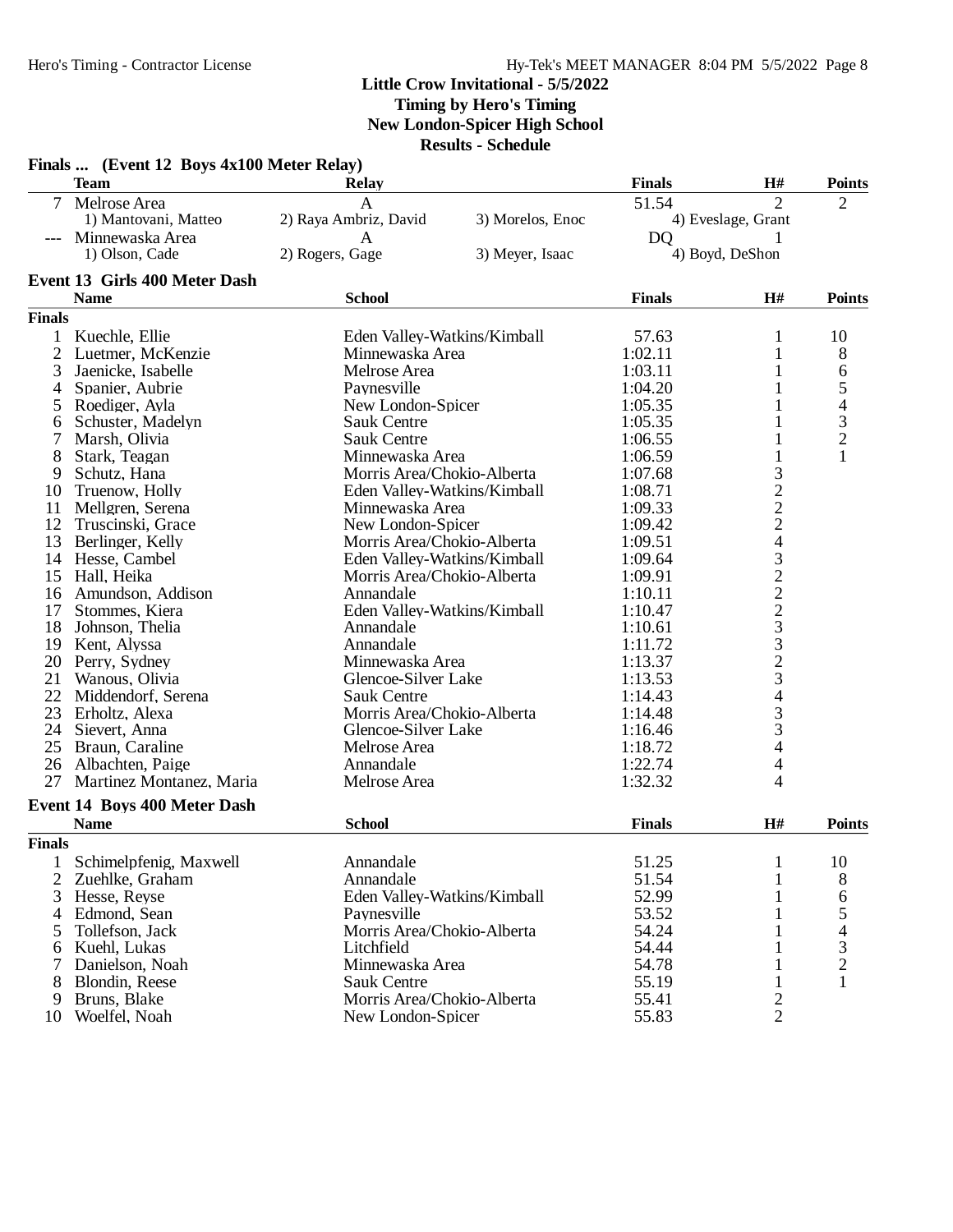**Timing by Hero's Timing**

**New London-Spicer High School**

| Finals  (Event 14 Boys 400 Meter Dash) |  |  |  |  |  |
|----------------------------------------|--|--|--|--|--|
|----------------------------------------|--|--|--|--|--|

|               | <b>Name</b>                             | <b>School</b>               | <b>Finals</b> | H#                                         | <b>Points</b>            |
|---------------|-----------------------------------------|-----------------------------|---------------|--------------------------------------------|--------------------------|
| 11            | Berlinger, Tyler                        | Morris Area/Chokio-Alberta  | 56.34         | 3                                          |                          |
|               | 12 Lieser, Carter                       | Paynesville                 | 56.34         |                                            |                          |
| 13            | Thiesen, Macoy                          | Sauk Centre                 | 57.11         |                                            |                          |
| 14            | Koenig, Ike                             | Minnewaska Area             | 57.47         | 22223233333                                |                          |
| 15            | Sundberg, Alex                          | Annandale                   | 57.62         |                                            |                          |
| 16            | Wookey, Ben                             | New London-Spicer           | 57.68         |                                            |                          |
| 17            | Ambriz Becerra, Alexis                  | Melrose Area                | 57.71         |                                            |                          |
| 18            | Gomer, Matt                             | Morris Area/Chokio-Alberta  | 58.35         |                                            |                          |
| 19            | Marxhausen, Chase                       | New London-Spicer           | 58.65         |                                            |                          |
| 20            | Tate, Alex                              | Sauk Centre                 | 58.90         |                                            |                          |
| 21            | Olmschenk, Zander                       | <b>Sauk Centre</b>          | 58.92         |                                            |                          |
| 22            | Anderson, Jaden                         | Minnewaska Area             | 59.36         |                                            |                          |
|               | 23 DeSmith, Arik                        | Litchfield                  | 1:03.31       |                                            |                          |
|               | 24 Slinden, Elijah                      | Litchfield                  | 1:03.81       | $\overline{4}$                             |                          |
| 25            | Kaiser, Ryan                            | Minnewaska Area             | 1:04.52       | 4                                          |                          |
| 26            | Urban, William                          | Glencoe-Silver Lake         | 1:04.77       | 3                                          |                          |
| 27            | Snow, Isaac                             | New London-Spicer           | 1:08.12       | $\overline{\mathcal{L}}$                   |                          |
| 28            | Huepenbecker, William                   | Glencoe-Silver Lake         | 1:10.86       | 4                                          |                          |
| 29            | Garcia Valencia, Juan                   | Melrose Area                | 1:18.08       | 4                                          |                          |
|               | <b>Event 15 Girls 300 Meter Hurdles</b> |                             |               |                                            |                          |
|               |                                         |                             |               |                                            |                          |
|               | <b>Name</b>                             | <b>School</b>               | <b>Finals</b> | $\mathbf{H}$ #                             | <b>Points</b>            |
| <b>Finals</b> |                                         |                             |               |                                            |                          |
| $\mathbf{1}$  | Zoller, Jocelyn                         | Eden Valley-Watkins/Kimball | 48.88         | $\mathbf{1}$                               | 10                       |
| 2             | Monahan, Mylea                          | Glencoe-Silver Lake         | 50.83         | 1                                          | 8                        |
| 3             | Kovarik, Emma                           | Minnewaska Area             | 52.83         | $\mathbf{1}$                               | 6                        |
| 4             | Millner, Claire                         | Annandale                   | 53.41         | 1                                          | $\mathfrak s$            |
| 5             | Joyer, Riley                            | Litchfield                  | 53.60         | $\overline{c}$                             | $\overline{\mathcal{L}}$ |
| 6             | Fleury, Dacia                           | Minnewaska Area             | 54.18         | 1                                          | $\frac{3}{2}$            |
| 7             | Mueller, Madi                           | Eden Valley-Watkins/Kimball | 54.36         | 1                                          |                          |
| 8             | Ritter, Mackenzie                       | <b>Sauk Centre</b>          | 54.57         | $\overline{c}$                             | $\mathbf{1}$             |
| 9             | Quenemoen, Kamryn                       | New London-Spicer           | 54.86         | $\mathbf{1}$                               |                          |
| 10            | Schweiters, Nora                        | Melrose Area                | 55.47         |                                            |                          |
| 11            | Rolighed, Claire                        | New London-Spicer           | 55.64         |                                            |                          |
|               | 12 Kath, Addison                        | Minnewaska Area             | 55.86         |                                            |                          |
| 13            | Johnson, Myah                           | New London-Spicer           | 56.75         |                                            |                          |
| 14            | Dengerud, Shelby                        | Litchfield                  | 57.26         |                                            |                          |
| 15            | Pelowski, Michelle                      | Morris Area/Chokio-Alberta  | 57.43         |                                            |                          |
| 16            | Hiltner, Callie                         | Eden Valley-Watkins/Kimball | 57.82         | 22243233                                   |                          |
| 17            | Flatau, Aysia                           | <b>Sauk Centre</b>          | 58.85         |                                            |                          |
| 18            | Madsen, Eleanor                         | New London-Spicer           | 59.00         | $\overline{\mathbf{c}}$                    |                          |
| 19            | Halverson, Neveah                       | Annandale                   | 59.37         | $\overline{\mathcal{L}}$                   |                          |
| 20            | Stommes, Addy                           | Eden Valley-Watkins/Kimball | 59.42         | $\begin{array}{c} 3 \\ 3 \\ 2 \end{array}$ |                          |
| 21            | Kulm, Jillian                           | Annandale                   | 59.54         |                                            |                          |
| 22            | Wuotila, Maya                           | Litchfield                  | 1:00.13       |                                            |                          |
| 23            | Stark, Aubrey                           | Minnewaska Area             | 1:00.34       | 4                                          |                          |
|               | 24 Rivers, Francesca                    | Sauk Centre                 | 1:01.27       | 4                                          |                          |
| 25            | Scheer, Noelle                          | Annandale                   | 1:06.36       | 4                                          |                          |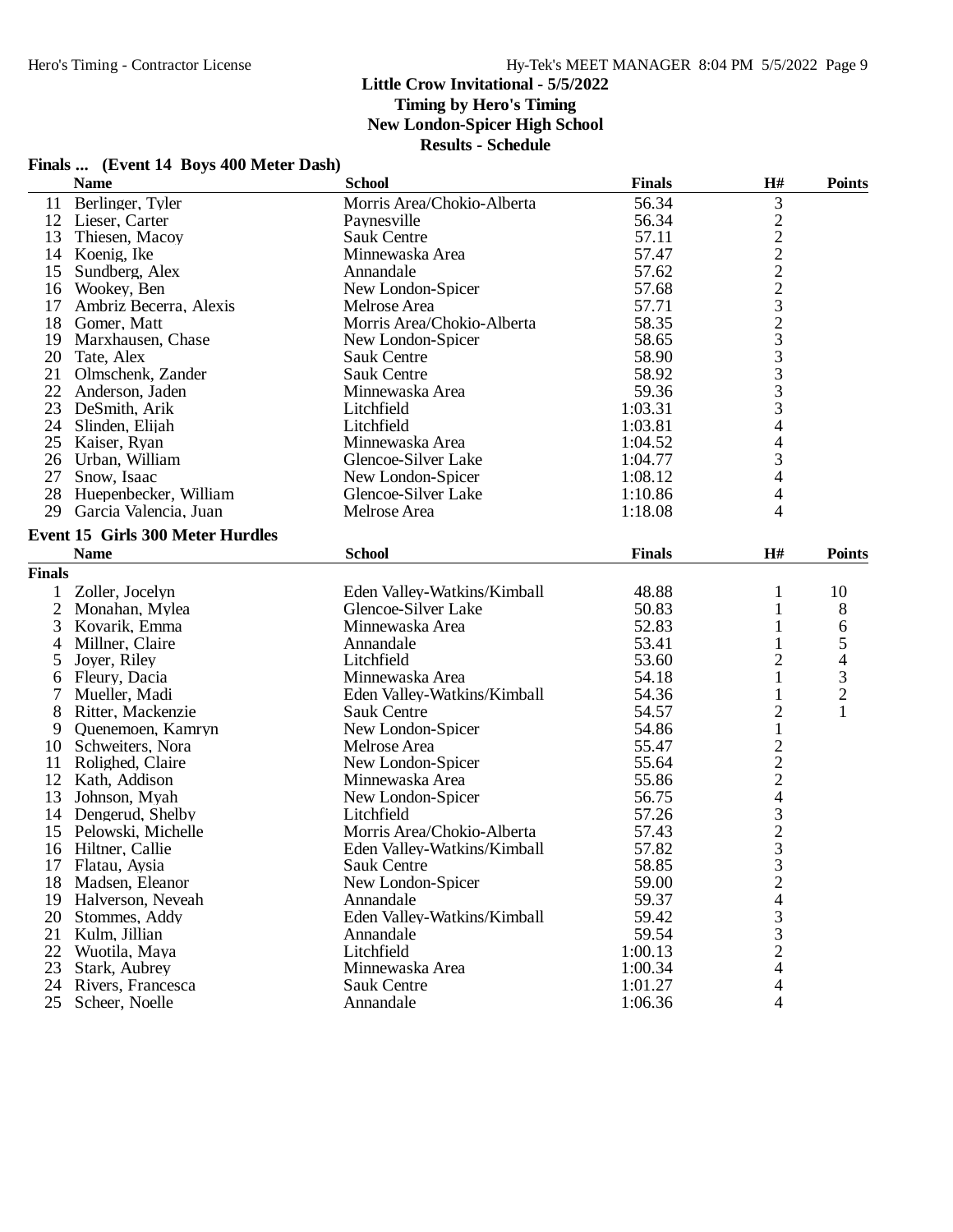|                | <b>EVENT TO BOYS 500 METER HUTGHES</b> |                             |               |                 |                                                 |
|----------------|----------------------------------------|-----------------------------|---------------|-----------------|-------------------------------------------------|
|                | <b>Name</b>                            | <b>School</b>               | <b>Finals</b> | H#              | <b>Points</b>                                   |
| <b>Finals</b>  |                                        |                             |               |                 |                                                 |
| 1              | Shoberg, Tristan                       | Annandale                   | 43.80         | 1               | 10                                              |
| $\overline{c}$ | Smith, Brenden                         | Litchfield                  | 44.44         | 1               | 8                                               |
| 3              | Werner, Tison                          | Glencoe-Silver Lake         | 44.76         | 1               | 6                                               |
| 4              | Marthaler, Spencer                     | <b>Sauk Centre</b>          | 44.99         | 1               | 5                                               |
| 5              | Waldbeser, Derek                       | Morris Area/Chokio-Alberta  | 45.66         | 1               | $\overline{\mathcal{A}}$                        |
| 6              | Kerfeld, Aaron                         | <b>Sauk Centre</b>          | 46.34         | 1               | $\begin{array}{c} 3 \\ 2 \\ 1 \end{array}$      |
|                | Nohl, Lewis                            | Morris Area/Chokio-Alberta  | 46.39         | 1               |                                                 |
| 8              | Anderson, Ben                          | <b>Sauk Centre</b>          | 47.55         | $\overline{c}$  |                                                 |
| 9              | Schueller, Rylan                       | Eden Valley-Watkins/Kimball | 48.57         | 3               |                                                 |
| 10             | Robischon, Jacob                       | <b>Sauk Centre</b>          | 49.24         | $\overline{c}$  |                                                 |
| 11             | Bushel, Brayden                        | Annandale                   | 49.27         | $\overline{c}$  |                                                 |
| 12             | Linder, Preston                        | New London-Spicer           | 50.22         | $\,1$           |                                                 |
| 13             | Elwell, Jacob                          | Litchfield                  | 51.06         |                 |                                                 |
|                | 14 Miller, Keaton                      | Annandale                   | 51.36         |                 |                                                 |
| 15             | Olson, Cade                            | Minnewaska Area             | 51.59         | $22233$<br>$33$ |                                                 |
| 16             | Berscheit, Sam                         | Melrose Area                | 51.64         |                 |                                                 |
| 17             | Kleist, Makullen                       | Eden Valley-Watkins/Kimball | 51.71         |                 |                                                 |
|                | 18 Ballard, William                    | Eden Valley-Watkins/Kimball | 51.87         |                 |                                                 |
| 19             | Stadsvold, Hunter                      | Minnewaska Area             | 52.25         | $\overline{2}$  |                                                 |
|                | <b>Event 17 Girls 800 Meter Run</b>    |                             |               |                 |                                                 |
|                | <b>Name</b>                            | <b>School</b>               | <b>Finals</b> | $\mathbf{H}$ #  | <b>Points</b>                                   |
| <b>Finals</b>  |                                        |                             |               |                 |                                                 |
| $\mathbf{1}$   | Kuechle, Brookelyn                     | Eden Valley-Watkins/Kimball | 2:25.10       | 1               | 10                                              |
| 2              | Metcalf, Malayh                        | Glencoe-Silver Lake         | 2:26.90       | 1               | 8                                               |
| 3              | Danielson, Olivia                      | Minnewaska Area             | 2:30.05       | 1               | 6                                               |
| 4              | Roberg, Grace                          | Paynesville                 | 2:30.20       |                 | 5                                               |
| 5              | Meyer, Abigail                         | <b>Sauk Centre</b>          | 2:35.96       |                 |                                                 |
| 6              | Kuechle, Hope                          | Eden Valley-Watkins/Kimball | 2:41.60       |                 |                                                 |
| 7              | Thoen, Makena                          | Minnewaska Area             | 2:43.31       | 1               |                                                 |
| 8              | Mortenson, Olivia                      | Eden Valley-Watkins/Kimball | 2:44.61       | 1               | $\begin{array}{c} 4 \\ 3 \\ 2 \\ 1 \end{array}$ |
| 9              | Stark, Teagan                          | Minnewaska Area             | 2:44.90       | 1               |                                                 |
| 10             | Fynboh, Isabel                         | Morris Area/Chokio-Alberta  | 2:45.30       | $\mathbf{1}$    |                                                 |
| 11             | Techel, Samantha                       | Annandale                   | 2:45.99       | 1               |                                                 |
| 12             | Donnay, Katheryn                       | Eden Valley-Watkins/Kimball | 2:48.32       | $\mathbf{2}$    |                                                 |
| 13             | Spanier, Rayna                         | Paynesville                 | 2:48.43       | $\mathbf{1}$    |                                                 |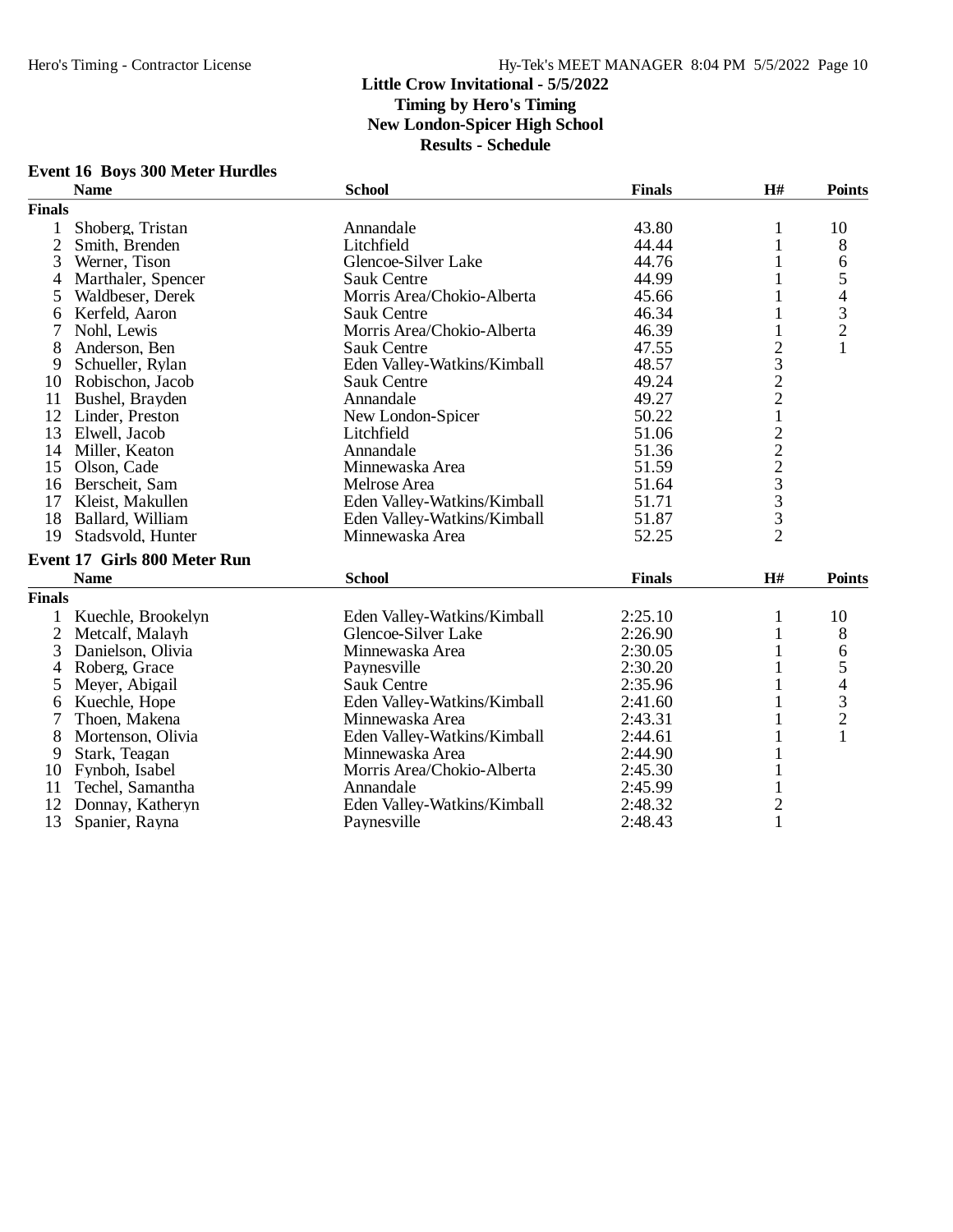# **Timing by Hero's Timing**

**New London-Spicer High School**

|  | Finals  (Event 17 Girls 800 Meter Run) |
|--|----------------------------------------|
|--|----------------------------------------|

|               | <b>Name</b>                        | <b>School</b>              | <b>Finals</b> | H#             | <b>Points</b>  |
|---------------|------------------------------------|----------------------------|---------------|----------------|----------------|
| 14            | Kolstoe, Brooke                    | Minnewaska Area            | 2:49.54       |                |                |
| 15            | Lara, Tynisa                       | Litchfield                 | 2:50.48       |                |                |
| 16            | Woefel, Abby                       | Litchfield                 | 2:51.69       |                |                |
| 17            | Woelfel, Madyson                   | New London-Spicer          | 2:53.19       |                |                |
| 18            | Wendlandt, Madison                 | Paynesville                | 2:54.26       | 22222222222222 |                |
| 19            | Nathe, Alivia                      | <b>Sauk Centre</b>         | 2:57.35       |                |                |
| 20            | Kent, Alyssa                       | Annandale                  | 2:58.02       |                |                |
| 21            | Wehrman, Julia                     | <b>Sauk Centre</b>         | 2:58.44       |                |                |
| 22            | Prout, Lydia                       | Melrose Area               | 2:59.38       |                |                |
| 23            | Holte, Kayla                       | Annandale                  | 3:01.06       |                |                |
| 24            | Dolezal, Sophie                    | Glencoe-Silver Lake        | 3:01.92       |                |                |
| 25            | Hintz, Ashlyn                      | Morris Area/Chokio-Alberta | 3:04.11       |                |                |
| 26            | Morales, Samantha                  | Annandale                  | 3:06.02       |                |                |
| 27            | Streufert, Maelee                  | Glencoe-Silver Lake        | 3:08.25       |                |                |
| 28            | Thompson, Hailey                   | <b>Sauk Centre</b>         | 3:10.08       |                |                |
| 29            | Wayne, Ava                         | Morris Area/Chokio-Alberta | 3:17.56       |                |                |
| 30            | Braun, Caraline                    | Melrose Area               | 3:20.14       |                |                |
| 31            | Brinkmann, Erika                   | Glencoe-Silver Lake        | 3:43.92       |                |                |
|               | <b>Event 18 Boys 800 Meter Run</b> |                            |               |                |                |
|               | <b>Name</b>                        | <b>School</b>              | <b>Finals</b> | H#             | <b>Points</b>  |
| <b>Finals</b> |                                    |                            |               |                |                |
|               | Kampsen, Brandon                   | <b>Sauk Centre</b>         | 2:01.56       |                | 10             |
| 2             | Hallaway, Connor                   | Glencoe-Silver Lake        | 2:07.94       |                | 8              |
| 3             | Lahr, Nathaniel                    | <b>Sauk Centre</b>         | 2:08.91       |                | 6              |
| 4             | Massman, Will                      | Annandale                  | 2:09.11       |                | 5              |
| 5             | Sundve, Gavyn                      | Litchfield                 | 2:10.55       |                | $rac{4}{3}$    |
| 6             | Neuman, Ryan                       | Annandale                  | 2:12.82       |                |                |
| 7             | Pederson, Hunter                   | Morris Area/Chokio-Alberta | 2:14.77       |                | $\overline{2}$ |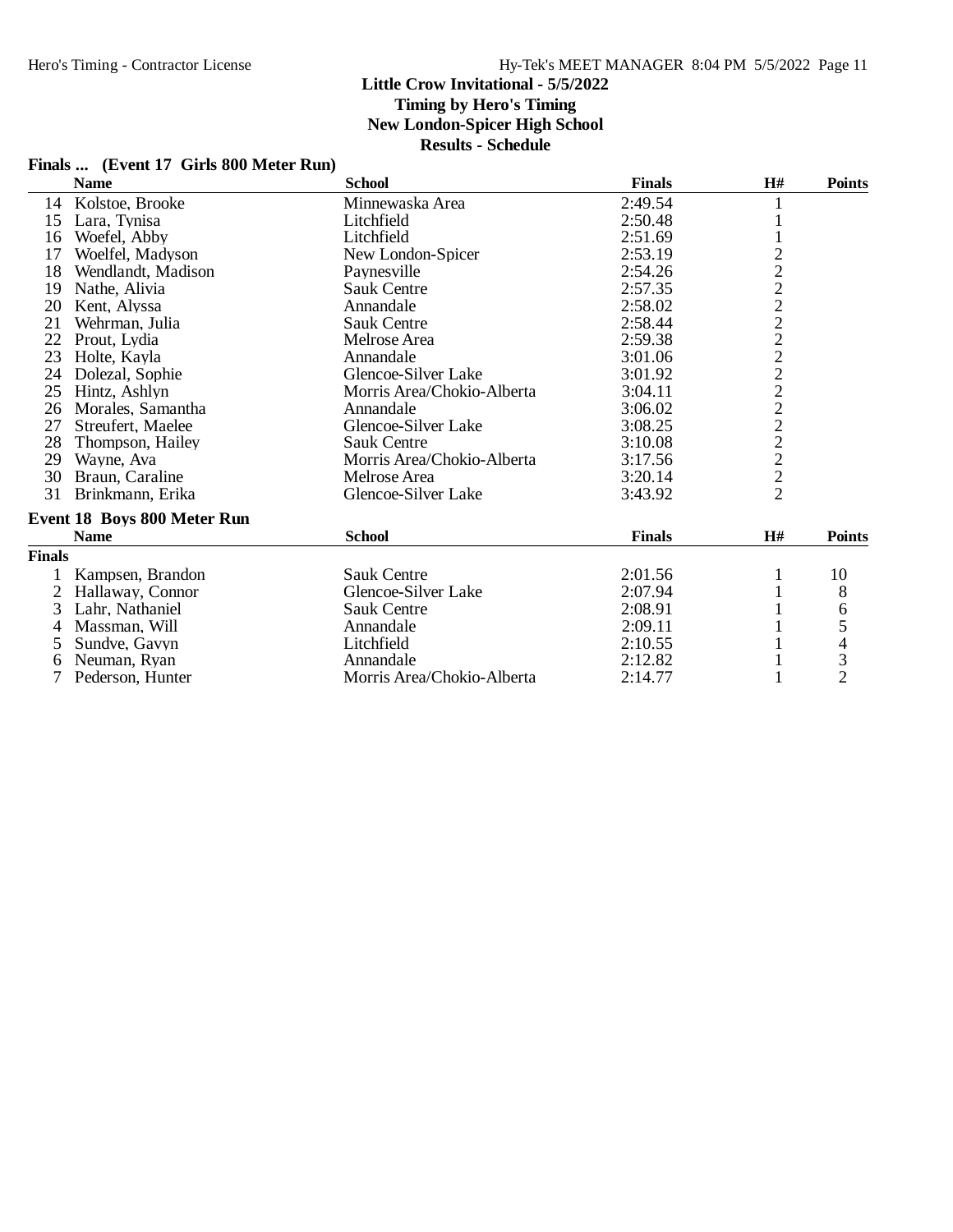**Timing by Hero's Timing**

**New London-Spicer High School**

| Finals | (Event 18 Boys 800 Meter Run) |  |  |
|--------|-------------------------------|--|--|
|        |                               |  |  |

|                | Finals  (Event 18 Boys 800 Meter Run) |                             |               |                                                 |                |
|----------------|---------------------------------------|-----------------------------|---------------|-------------------------------------------------|----------------|
|                | <b>Name</b>                           | <b>School</b>               | <b>Finals</b> | H#                                              | <b>Points</b>  |
| 8              | Fahey, Owen                           | Annandale                   | 2:16.05       | 1                                               | 1              |
| 9              | Koenig, Ike                           | Minnewaska Area             | 2:16.95       | 1                                               |                |
| 10             | Sorenson, Derick                      | <b>Sauk Centre</b>          | 2:22.02       | $\mathbf 1$                                     |                |
| 11             | Martinez, Ezequiel                    | Glencoe-Silver Lake         | 2:22.50       |                                                 |                |
| 12             | Voss, Noah                            | Paynesville                 | 2:24.09       |                                                 |                |
| 13             | Giese, Matthew                        | Morris Area/Chokio-Alberta  | 2:24.16       | $\begin{array}{c} 2 \\ 2 \\ 2 \\ 1 \end{array}$ |                |
| 14             | Bruns, Blake                          | Morris Area/Chokio-Alberta  | 2:24.71       |                                                 |                |
| 15             | Ward, James                           | Minnewaska Area             | 2:25.25       | $\mathbf 1$                                     |                |
| 16             | Olson, Arthur                         | New London-Spicer           | 2:28.54       |                                                 |                |
| 17             | Libbesmeier, Taylor                   | Eden Valley-Watkins/Kimball | 2:31.29       |                                                 |                |
| 18             | Hughesdon, James                      | New London-Spicer           | 2:32.26       |                                                 |                |
| 19             | Anderson, Jaden                       | Minnewaska Area             | 2:33.21       |                                                 |                |
| 20             | Hennen, Andrew                        | Eden Valley-Watkins/Kimball | 2:33.74       | 22222222                                        |                |
| 21             | Freitag, Benton                       | Glencoe-Silver Lake         | 2:38.81       |                                                 |                |
| 22             | Zeidler, Easton                       | Annandale                   | 2:39.85       |                                                 |                |
| 23             | Izazaga, Edwin                        | Litchfield                  | 2:45.89       |                                                 |                |
| 24             | Christensen, Kole                     | Glencoe-Silver Lake         | 2:59.65       |                                                 |                |
|                | <b>Event 19 Girls 200 Meter Dash</b>  |                             |               |                                                 |                |
|                | <b>Name</b>                           | <b>School</b>               | <b>Finals</b> | H#                                              | <b>Points</b>  |
| <b>Finals</b>  |                                       |                             |               |                                                 |                |
| 1              | Frank, Brooklyn                       | Paynesville                 | 27.41         | 1                                               | 10             |
| $\overline{2}$ | Kaiser, Emily                         | Minnewaska Area             | 27.81         | $\mathbf{1}$                                    | 8              |
| 3              | Hunt, Madelyn                         | Eden Valley-Watkins/Kimball | 28.10         | 1                                               | 6              |
| 4              | Moehrle, McKenna                      | Eden Valley-Watkins/Kimball | 28.10         | $\overline{c}$                                  | 5              |
| 5              | Christianson, Brooklyn                | Glencoe-Silver Lake         | 28.12         | $\mathbf{1}$                                    | $\overline{4}$ |
| 6              | Norgren, Sydney                       | Annandale                   | 28.27         |                                                 | $\frac{3}{2}$  |
| 7              | Lindemann, Mya                        | Minnewaska Area             | 28.48         | $\frac{2}{2}$                                   |                |
| 8              | Henson, Alicia                        | Annandale                   | 28.48         | $\mathbf{1}$                                    |                |
| 9              | Theischaefer, Nya                     | <b>Sauk Centre</b>          | 28.67         |                                                 |                |
| 10             | Caskey, Ayla                          | New London-Spicer           | 28.82         | $\frac{2}{1}$                                   |                |
| 11             | Tangen, Kyleigh                       | Paynesville                 | 28.85         |                                                 |                |
| 12             | Thorfinnson, Maddie                   | Minnewaska Area             | 29.00         |                                                 |                |
| 13             | Guerra, Isabel                        | Morris Area/Chokio-Alberta  | 29.14         | $\frac{2}{3}$                                   |                |
| 14             | Swenson, Maya                         | New London-Spicer           | 29.23         | $\mathbf{1}$                                    |                |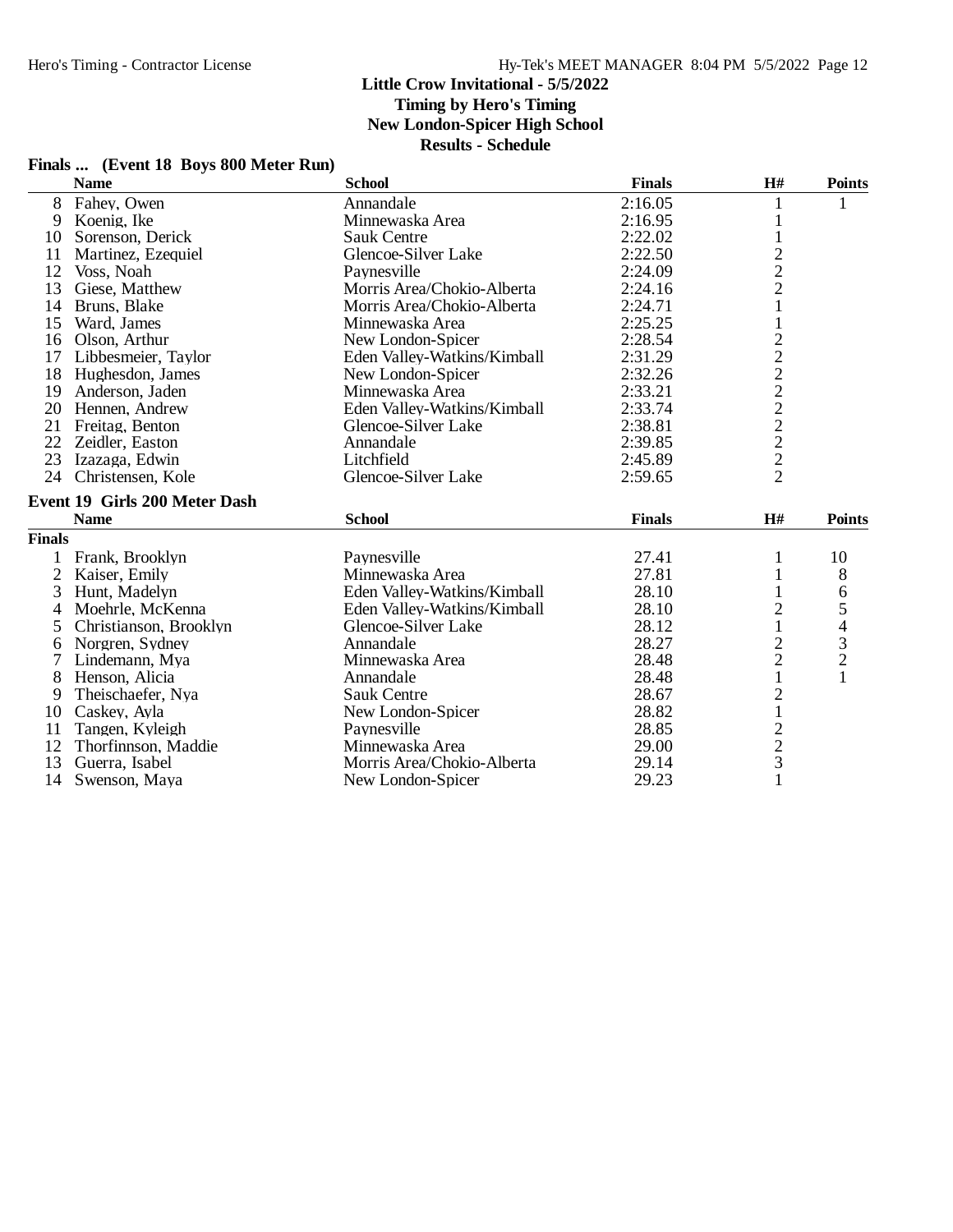**Timing by Hero's Timing**

**New London-Spicer High School**

|         | Finals  (Event 19 Girls 200 Meter Dash) |                                            |     |                       |
|---------|-----------------------------------------|--------------------------------------------|-----|-----------------------|
| $N = 1$ | $C - L - L$                             | $\mathbf{E}$ , $\mathbf{E}$ , $\mathbf{E}$ | TTЩ | $\mathbf{D}_{\alpha}$ |

|               | <b>Name</b>                         | <b>School</b>                   | <b>Finals</b>  | H#                                         | <b>Points</b>            |
|---------------|-------------------------------------|---------------------------------|----------------|--------------------------------------------|--------------------------|
| 15            | Neuman, Kate                        | Annandale                       | 29.54          | $\overline{2}$                             |                          |
|               | 16 Henson, Brooke                   | Annandale                       | 29.55          |                                            |                          |
| 17            | Anderson, Georgia                   | Melrose Area                    | 29.61          | $\frac{3}{5}$                              |                          |
| 18            | Schutz, Hana                        | Morris Area/Chokio-Alberta      | 29.78          | 4                                          |                          |
|               | 19 Felling, Teagan                  | Sauk Centre                     | 29.89          | 3                                          |                          |
|               | 20 Hoffner, Natalee                 | Melrose Area                    | 30.09          | 4                                          |                          |
| 21            | Meyer, Brooklyn                     | Minnewaska Area                 | 30.15          |                                            |                          |
| 22            | Ranzau, Ava                         | Glencoe-Silver Lake             | 30.26          | $\frac{2}{3}$                              |                          |
| 23            | Stordahl, Alyssa                    | Melrose Area                    | 30.48          |                                            |                          |
| 24            | Sohl, Eva                           | Litchfield                      | 30.56          | 4                                          |                          |
| 25            | Dierenfeld, Avery                   | New London-Spicer               | 30.99          | 4                                          |                          |
|               | 26 Libbesmeier, Tessa               | Paynesville                     | 31.03          | $\overline{4}$                             |                          |
| 27            | Stommes, Kiera                      | Eden Valley-Watkins/Kimball     | 31.16          | 3                                          |                          |
| 28            | Lieser, Tressa                      | Paynesville                     | 31.25          | 4                                          |                          |
| 29            | Haag, Carmen                        | Eden Valley-Watkins/Kimball     | 31.27          | 4                                          |                          |
| 30            |                                     | Glencoe-Silver Lake             | 31.29          | 4                                          |                          |
|               | Betcher, Lauren                     |                                 |                |                                            |                          |
| 31            | Turner, Averie                      | New London-Spicer               | 31.68          | 5355555                                    |                          |
| 32            | Zimmel, Chloe                       | Morris Area/Chokio-Alberta      | 33.68          |                                            |                          |
| 33            | Watters, Mercedes                   | Sauk Centre                     | 33.68          |                                            |                          |
| 34            | Crider, Avery                       | <b>Sauk Centre</b>              | 33.91          |                                            |                          |
| 35            | Mahonney, Ella                      | Litchfield                      | 34.02          |                                            |                          |
| 36            | Ceron, Fatima                       | Morris Area/Chokio-Alberta      | 37.04          |                                            |                          |
| 37            | Martinez Montanez, Maria            | Melrose Area                    | 38.97          | 5                                          |                          |
|               | <b>Event 20 Boys 200 Meter Dash</b> |                                 |                |                                            |                          |
|               |                                     |                                 |                |                                            |                          |
|               | <b>Name</b>                         | <b>School</b>                   | <b>Finals</b>  | H#                                         | <b>Points</b>            |
|               |                                     |                                 |                |                                            |                          |
| <b>Finals</b> |                                     |                                 |                |                                            |                          |
| 1             | Lebrija, Ethan                      | Morris Area/Chokio-Alberta      | 22.63          | 1                                          | 10                       |
| 2             | Hunt, Trey                          | Morris Area/Chokio-Alberta      | 23.19          | 1                                          | 8                        |
| 3             | Hesse, Reyse                        | Eden Valley-Watkins/Kimball     | 23.67          | 1                                          | 6                        |
| 4             | Edmond, Sean                        | Paynesville                     | 23.80          | 1                                          | 5                        |
| 5             | Polston, Gavin                      | Annandale                       | 24.03          | 1                                          | $\overline{\mathcal{L}}$ |
| 6             | Weber, Rylan                        | <b>Sauk Centre</b>              | 24.05          | $\overline{\mathbf{c}}$                    |                          |
| 7             | Hooper, Peyton                      | Eden Valley-Watkins/Kimball     | 24.17          | $\mathbf{1}$                               | $\frac{3}{2}$            |
| 8             | Greer, Jeremy                       | Litchfield                      | 24.32          | $\overline{c}$                             | 1                        |
| 9             | Boyd, DeShon                        | Minnewaska Area                 | 24.41          | $\mathbf{1}$                               |                          |
| 10            | Duke, Brody                         | New London-Spicer               | 24.55          |                                            |                          |
| 11            | Nelson, Jack                        | Annandale                       | 24.82          |                                            |                          |
| 12            | Martinez, Bryan                     | Annandale                       | 24.89          |                                            |                          |
| 13            | Burns, Kaden                        | Morris Area/Chokio-Alberta      | 25.07          | $\begin{array}{c} 2 \\ 2 \\ 3 \end{array}$ |                          |
|               | 14 Gilmore, David                   | Sauk Centre                     | 25.18          | $\overline{\mathbf{c}}$                    |                          |
| 15            | Healy, Joe                          | Annandale                       | 25.25          |                                            |                          |
|               | 16 Helgeeson, Austin                | <b>Sauk Centre</b>              | 25.29          |                                            |                          |
| 17            | Ambriz Becerra, Alexis              | Melrose Area                    | 25.45          |                                            |                          |
|               | 18 Lieser, Carter                   | Paynesville                     | 25.51          |                                            |                          |
| 19            | Malek, Noah                         | Morris Area/Chokio-Alberta      | 25.54          |                                            |                          |
| 20            | Wendlandt, Isaiah                   | New London-Spicer               | 25.87          |                                            |                          |
| 21<br>22      | Jaenicke, Kendall<br>Meyer, Carter  | Melrose Area<br>Minnewaska Area | 25.99<br>26.04 | 2253335<br>3                               |                          |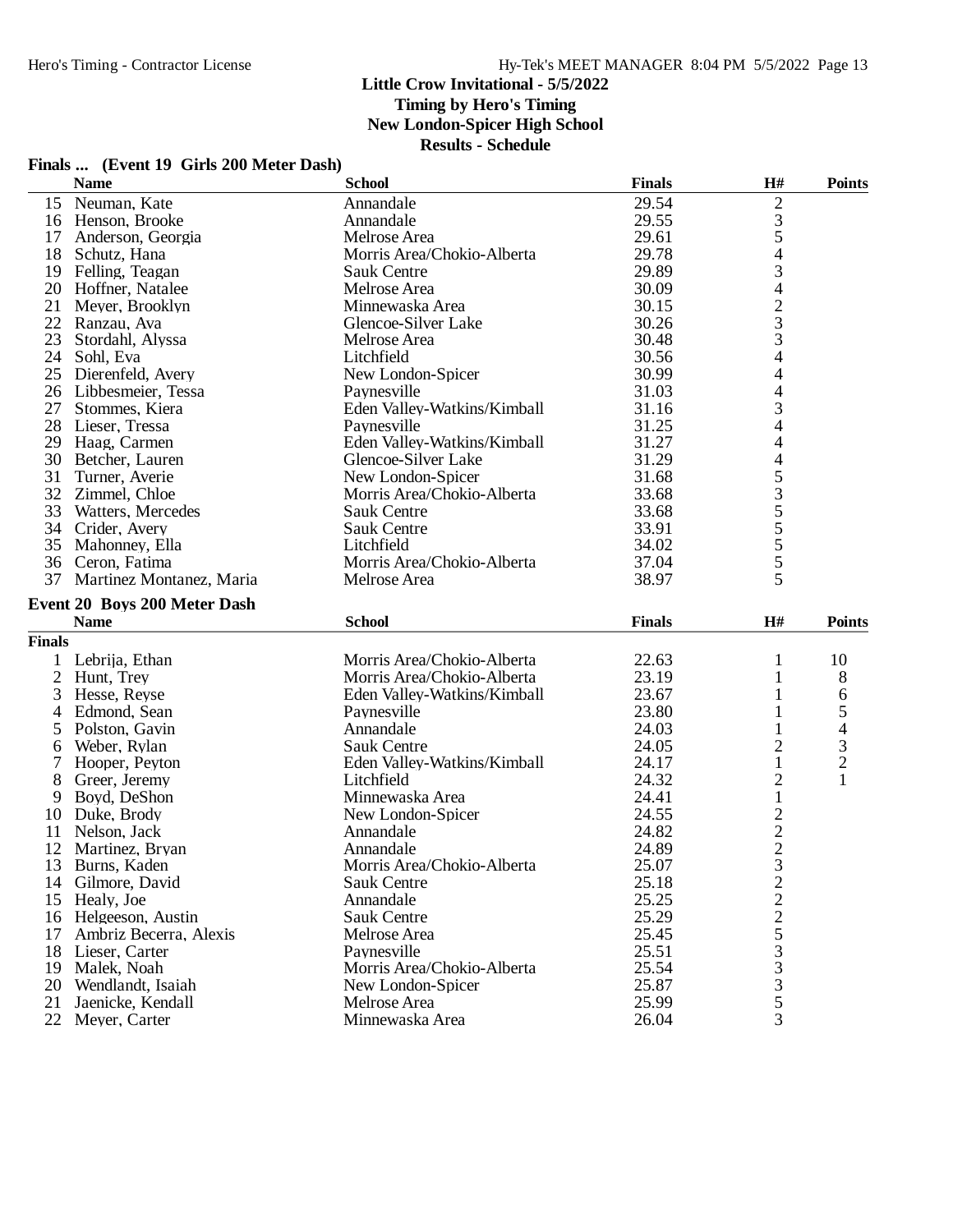# **Timing by Hero's Timing**

**New London-Spicer High School**

**Results - Schedule**

## **Finals ... (Event 20 Boys 200 Meter Dash)**

|               | <b>Name</b>                          | <b>School</b>               | <b>Finals</b> | H#                       | <b>Points</b>                                   |
|---------------|--------------------------------------|-----------------------------|---------------|--------------------------|-------------------------------------------------|
| 23            | Nelson, Nate                         | New London-Spicer           | 26.19         | 4                        |                                                 |
| 24            | Kaiser, Ryan                         | Minnewaska Area             | 26.75         |                          |                                                 |
| 25            | Spaulding, Jed                       | Eden Valley-Watkins/Kimball | 26.94         | $\frac{3}{3}$            |                                                 |
| 26            | Morelos, Enoc                        | Melrose Area                | 27.21         | $\overline{\mathcal{A}}$ |                                                 |
| 27            | Nelson, Carson                       | New London-Spicer           | 27.38         | 4                        |                                                 |
| 28            | Amberg, Kaeden                       | Glencoe-Silver Lake         | 27.59         | $\overline{4}$           |                                                 |
| 29            | Urban, William                       | Glencoe-Silver Lake         | 27.61         | 5                        |                                                 |
| 30            | Kuhlmann, Tucker                     | <b>Sauk Centre</b>          | 27.76         |                          |                                                 |
| 31            | Hesse, Mitchel                       | Eden Valley-Watkins/Kimball | 28.92         | $\frac{4}{3}$            |                                                 |
| 32            | Lindeman, Sawyer                     | Glencoe-Silver Lake         | 29.17         | $\overline{\mathcal{L}}$ |                                                 |
| 33            | Huepenbecker, William                | Glencoe-Silver Lake         | 31.71         |                          |                                                 |
| 34            | Rojas-Espzna, Samuel                 | Litchfield                  | 31.93         | $rac{5}{5}$              |                                                 |
| 35            | Garcia Valencia, Juan                | Melrose Area                | 35.80         | 5                        |                                                 |
|               | <b>Event 21 Girls 3200 Meter Run</b> |                             |               |                          |                                                 |
|               | <b>Name</b>                          | <b>School</b>               | <b>Finals</b> |                          | <b>Points</b>                                   |
| <b>Finals</b> |                                      |                             |               |                          |                                                 |
|               | Werk, Hailey                         | Morris Area/Chokio-Alberta  | 12:33.20      |                          | 10                                              |
| 2             | Minear, Olivia                       | Annandale                   | 12:35.97      |                          | 8                                               |
| 3             | Hernandez, Bella                     | Eden Valley-Watkins/Kimball | 12:51.02      |                          | 6                                               |
| 4             | Wilmes, Kiearra                      | Minnewaska Area             | 12:57.63      |                          | 5                                               |
| 5             | Herrmann, Imari                      | Annandale                   | 13:16.03      |                          |                                                 |
| 6             | Dahl, Peyton                         | New London-Spicer           | 13:26.49      |                          | $\begin{array}{c} 4 \\ 3 \\ 2 \\ 1 \end{array}$ |
| 7             | Sebek, Raya                          | <b>Sauk Centre</b>          | 14:12.42      |                          |                                                 |
| 8             | Hagen, Elsey                         | Minnewaska Area             | 14:13.09      |                          |                                                 |
| 9             | Andersen, Mya                        | Eden Valley-Watkins/Kimball | 14:21.41      |                          |                                                 |
| 10            | Bautista, Izzy                       | Minnewaska Area             | 14:31.70      |                          |                                                 |
| 11            | Brinkmann, Marissa                   | Glencoe-Silver Lake         | 14:32.44      |                          |                                                 |
| 12            | Iverson, Adrianna                    | Litchfield                  | 14:37.82      |                          |                                                 |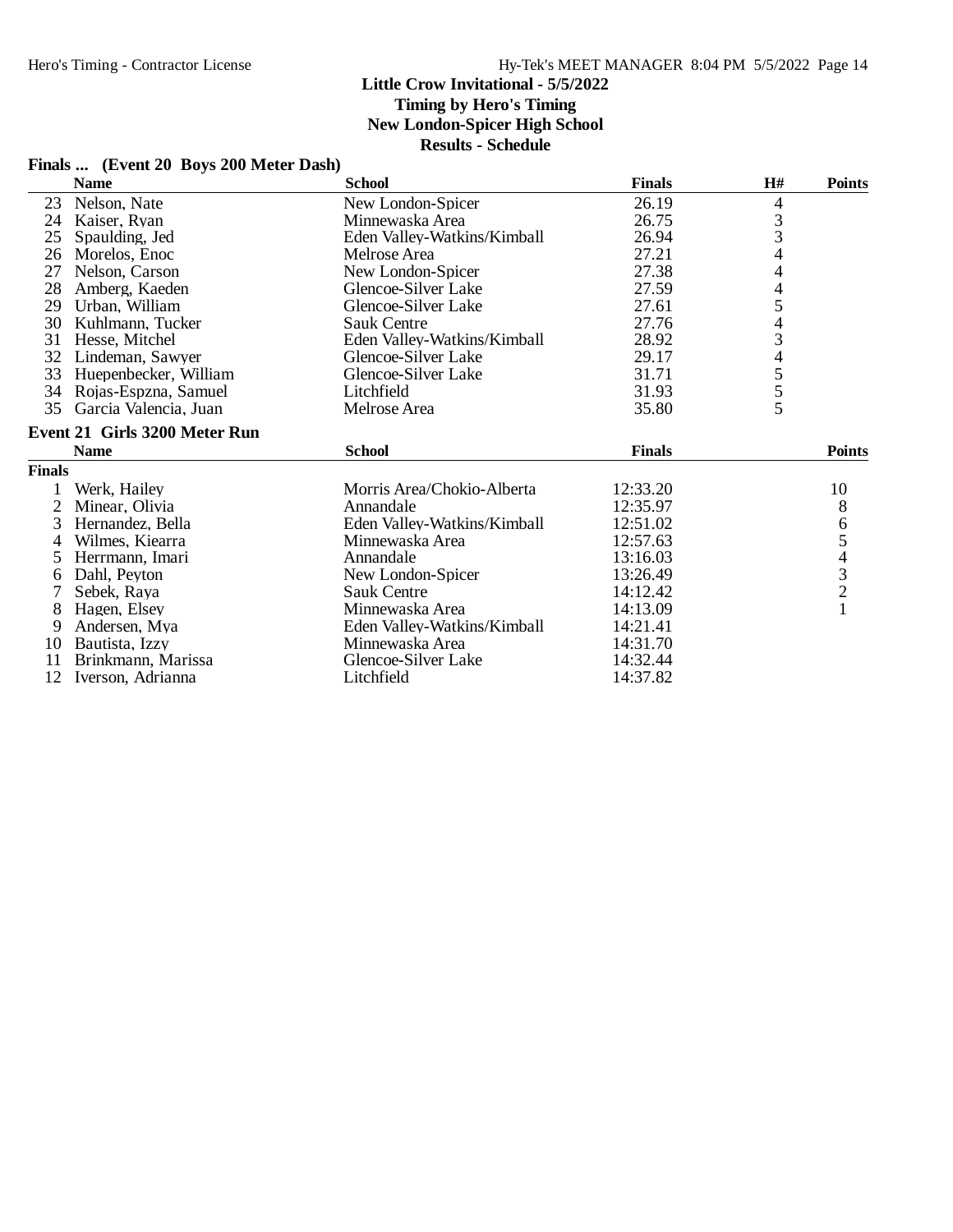# **Timing by Hero's Timing**

**New London-Spicer High School**

| Finals  (Event 21 Girls 3200 Meter Run) |                              |                             |               |               |  |  |
|-----------------------------------------|------------------------------|-----------------------------|---------------|---------------|--|--|
|                                         | <b>Name</b>                  | <b>School</b>               | <b>Finals</b> | <b>Points</b> |  |  |
| 13                                      | Boerema, Maggie              | Litchfield                  | 15:32.52      |               |  |  |
| 14                                      | Baez, Johanna                | Morris Area/Chokio-Alberta  | 15:56.94      |               |  |  |
| 15                                      | Rick, Whitney                | Litchfield                  | 17:19.42      |               |  |  |
|                                         | Event 22 Boys 3200 Meter Run |                             |               |               |  |  |
|                                         | <b>Name</b>                  | <b>School</b>               | <b>Finals</b> | <b>Points</b> |  |  |
| <b>Finals</b>                           |                              |                             |               |               |  |  |
|                                         | Lemke, Henry                 | Eden Valley-Watkins/Kimball | 10:40.00      | 10            |  |  |
|                                         | Rogness, Ole                 | Litchfield                  | 10:42.83      | 8             |  |  |
| 3                                       | Drevlow, Jacob               | <b>Sauk Centre</b>          | 11:10.69      |               |  |  |
| 4                                       | Stallman, Gavin              | Morris Area/Chokio-Alberta  | 11:23.36      | 65432         |  |  |
| 5.                                      | Palmer, Zachary              | Minnewaska Area             | 11:32.28      |               |  |  |
| 6.                                      | Kovarik, Jayce               | Minnewaska Area             | 11:39.12      |               |  |  |
|                                         | Greeley, Walker              | New London-Spicer           | 11:51.36      |               |  |  |
| 8                                       | Rivera, Carlos               | Morris Area/Chokio-Alberta  | 11:54.14      |               |  |  |
| 9                                       | Zerwas, David                | Glencoe-Silver Lake         | 11:59.31      |               |  |  |
| 10                                      | Sneller, Cody                | Annandale                   | 12:04.63      |               |  |  |
| 11                                      | Mills, Ian                   | Minnewaska Area             | 12:06.19      |               |  |  |
| 12                                      | Anderson, Sevrin             | <b>Sauk Centre</b>          | 12:09.77      |               |  |  |
| 13                                      | Stallman, Grady              | Morris Area/Chokio-Alberta  | 12:18.88      |               |  |  |
| 14                                      | Seales, Jake                 | Morris Area/Chokio-Alberta  | 12:24.53      |               |  |  |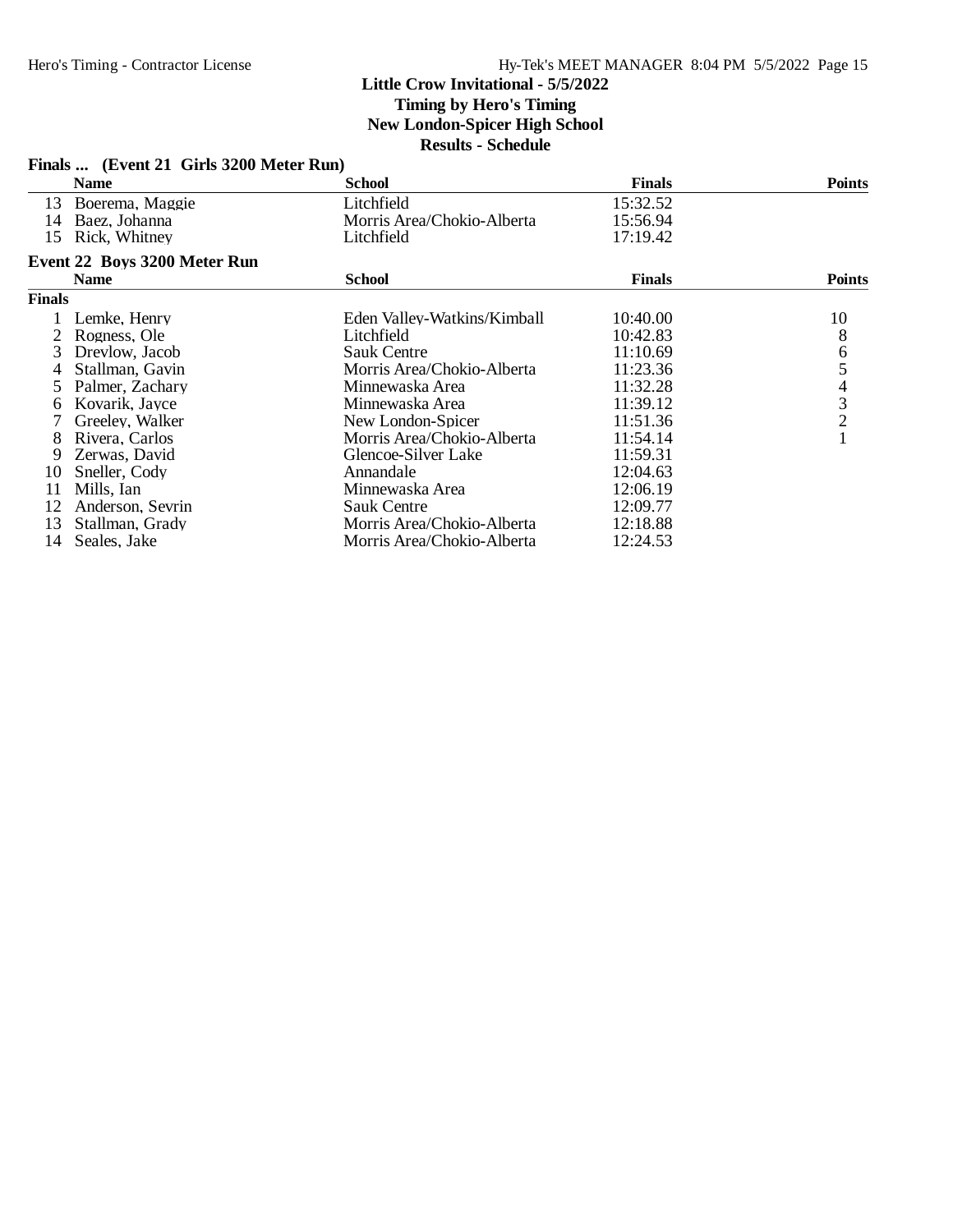**Timing by Hero's Timing**

**New London-Spicer High School**

|               | Finals  (Event 22 Boys 3200 Meter Run)                                          |                                                                  |                             |                                              |                                      |                |
|---------------|---------------------------------------------------------------------------------|------------------------------------------------------------------|-----------------------------|----------------------------------------------|--------------------------------------|----------------|
|               | <b>Name</b>                                                                     | <b>School</b>                                                    |                             | <b>Finals</b>                                |                                      | <b>Points</b>  |
| 17            | 15 Fink, Jackson<br>16 Headlee, Michael<br>Pitschka, Jude<br>18 Lindeman, Caleb | Glencoe-Silver Lake<br><b>Sauk Centre</b><br>Glencoe-Silver Lake | Eden Valley-Watkins/Kimball | 12:51.97<br>13:31.99<br>13:48.76<br>13:49.84 |                                      |                |
|               | Event 23 Girls 4x400 Meter Relay                                                |                                                                  |                             |                                              |                                      |                |
|               | <b>Team</b>                                                                     | <b>Relay</b>                                                     |                             | <b>Finals</b>                                | H#                                   | <b>Points</b>  |
| <b>Finals</b> |                                                                                 |                                                                  |                             |                                              |                                      |                |
|               | 1 Eden Valley-Watkins/Kimball<br>1) Zoller, Jocelyn                             | A<br>2) Ruhland, Katie                                           | 3) Kuechle, Brookelyn       | 4:15.11                                      | 1<br>4) Kuechle, Ellie               | 10             |
|               | 2 Minnewaska Area<br>1) Fleury, Dacia                                           | A<br>2) Danielson, Olivia                                        | 3) Ankeny, Lauryn           | 4:21.46                                      | 4) Luetmer, McKenzie                 | 8              |
| 3             | <b>Sauk Centre</b><br>1) Meyer, Abigail                                         | A<br>2) Ritter, Mackenzie                                        | 3) Schirmers, Stella        | 4:36.64                                      | 4) Schuster, Madelyn                 | 6              |
|               | 4 Morris Area/Chokio-Alberta<br>1) Fynboh, Isabel                               | A<br>2) Carrington, Meredith                                     | 3) Hall, Heika              | 4:37.64                                      | 1<br>4) Erholtz, Alexa               | 5              |
|               | 5 Melrose Area<br>1) Wiechmann, Lily                                            | 2) Anderson, Georgia                                             | 3) Stordahl, Alyssa         | 4:41.66                                      | 4) Jaenicke, Isabelle                | 4              |
|               | 6 New London-Spicer<br>1) Roediger, Ayla                                        | A<br>2) Madison, Emma                                            | 3) Pederson, Danica         | 4:44.60                                      | 4) Woelfel, Madyson                  | 3              |
|               | 7 Litchfield<br>1) Lopez, Carmen                                                | $\mathsf{A}$<br>2) Guggemos, Katelyn                             | 3) Thoma, Abby              | 4:45.23                                      | 1<br>4) Ziegler, Kala                | $\overline{2}$ |
|               | 8 Glencoe-Silver Lake<br>1) Guerrero, Kendall                                   | Α<br>2) Wanous, Olivia                                           | 3) Sievert, Anna            | 4:52.50                                      | $\mathfrak{D}$<br>4) Boetel, Abigale | $\mathbf{1}$   |
| 9.            | Annandale<br>1) Wheeler, Jocie                                                  | A<br>2) Techel, Samantha                                         | 3) Halverson, Neveah        | 4:55.72                                      | 4) Amundson, Addison                 |                |
|               |                                                                                 |                                                                  |                             |                                              |                                      |                |
|               | Event 24 Boys 4x400 Meter Relay<br><b>Team</b>                                  | <b>Relay</b>                                                     |                             | <b>Finals</b>                                | H#                                   | <b>Points</b>  |
| <b>Finals</b> |                                                                                 |                                                                  |                             |                                              |                                      |                |
|               | 1 Annandale<br>1) Schimelpfenig, Maxwell                                        | A<br>2) Zuehlke, Graham                                          | 3) Shoberg, Tristan         | 3:34.66                                      | 1<br>4) Polston, Gavin               | 10             |
|               | 2 Minnewaska Area<br>1) Meyer, Isaac                                            | A<br>2) Danielson, Noah                                          | 3) Koenig, Ike              | 3:38.71                                      | 1<br>4) Tank, Maeson                 | 8              |
| 3             | <b>Sauk Centre</b><br>1) Sorenson, Derick                                       | A<br>2) Thiesen, Macoy                                           | 3) Blondin, Reese           | 3:41.06                                      | 4) Kampsen, Brandon                  | 6              |
|               | 4 Glencoe-Silver Lake<br>1) Werner, Tison                                       | A<br>2) Kaczmarek, Sawyer                                        | 3) Martinez, Ezequiel       | 3:48.48                                      | 4) Hallaway, Connor                  | 5              |
|               | 5 Eden Valley-Watkins/Kimball<br>1) Kleist, Makullen                            | A<br>2) Fish, Charley                                            | 3) Mortenson, Owen          | 3:50.68                                      | 1<br>4) Schueller, Rylan             | 4              |
|               | 6 New London-Spicer<br>1) Doty, Kyle                                            | A<br>2) Wookey, Ben                                              | 3) Nelson, Nate             | 3:51.74                                      | 2<br>4) Woelfel, Noah                | 3              |
| 7             | Morris Area/Chokio-Alberta<br>1) Tiernan, Thomas                                | A<br>2) Pederson, Hunter                                         | 3) Malek, Noah              | 3:55.44                                      | 1<br>4) Wente, Cole                  | $\overline{2}$ |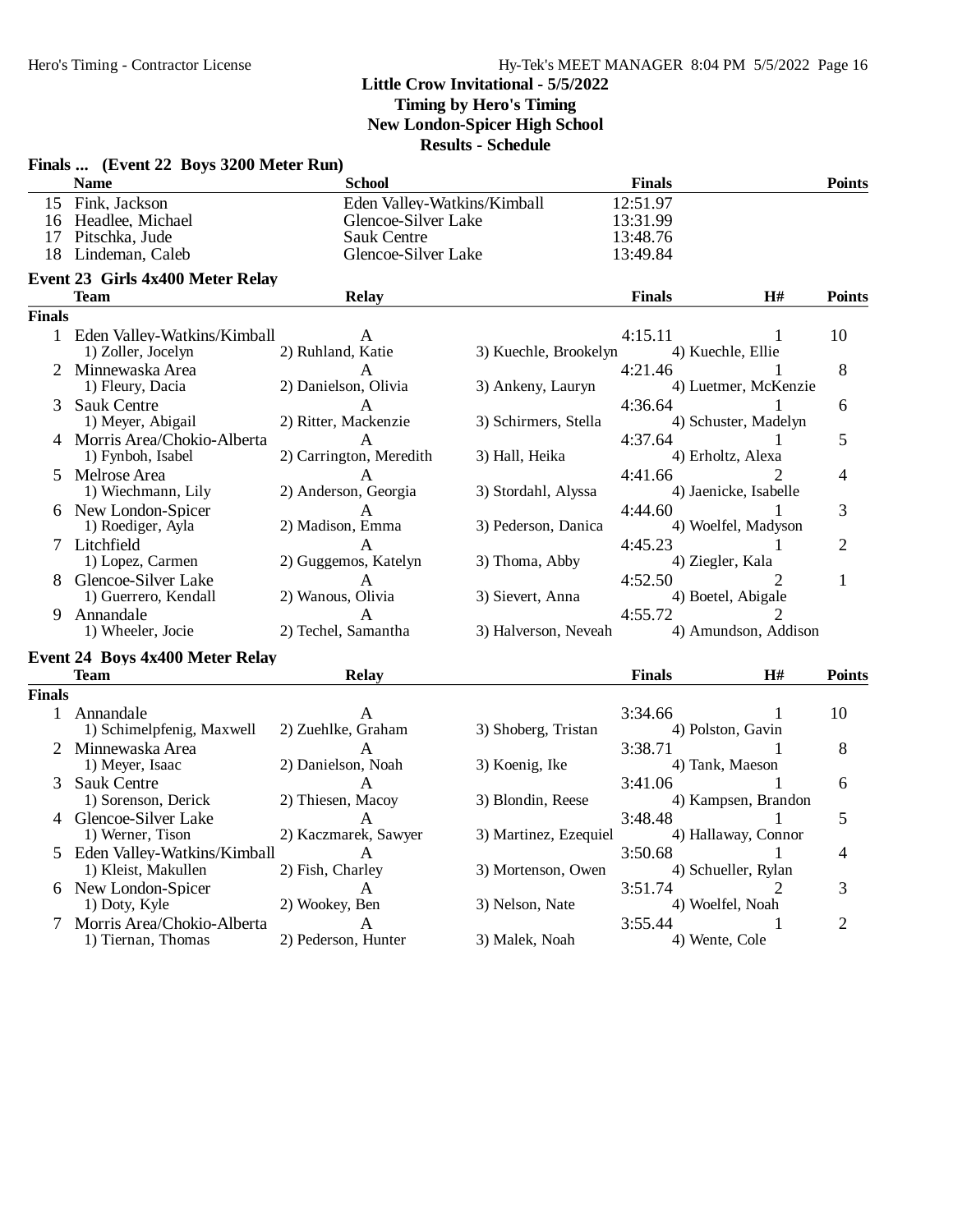**Timing by Hero's Timing**

**New London-Spicer High School**

|                | Finals  (Event 24 Boys 4x400 Meter Relay)<br><b>Team</b> | <b>Relay</b>                        |                           | <b>Finals</b>         | H#                                         | <b>Points</b>    |
|----------------|----------------------------------------------------------|-------------------------------------|---------------------------|-----------------------|--------------------------------------------|------------------|
|                | 8 Litchfield                                             | $\mathbf{A}$                        |                           | 3:58.47               | $\overline{2}$                             |                  |
|                | 1) Sundve, Gavyn                                         | 2) DeSmith, Arik                    | 3) Knudsen, Ethan         |                       | 4) Slinden, Elijah                         |                  |
| 9              | Melrose Area                                             | $\mathbf{A}$                        |                           | 4:03.10               | 2                                          |                  |
|                | 1) Mueller, Daniel                                       | 2) Ramirez, Damien                  | 3) Ambriz Becerra, Alexis |                       | 4) Kuhlmann, Brady                         |                  |
|                | <b>Event 25 Girls Shot Put</b>                           |                                     |                           |                       |                                            |                  |
|                | <b>Name</b>                                              | <b>School</b>                       |                           | <b>Finals</b>         | H#                                         | <b>Points</b>    |
| <b>Finals</b>  |                                                          |                                     |                           |                       |                                            |                  |
| 1              | Baseman, Jaelyn                                          | Litchfield                          |                           | 32-06.00              | 3                                          | 10               |
| $\overline{2}$ | Enright, Natalie                                         | Melrose Area                        |                           | 32-03.00              | 3                                          | 8                |
| 3              | Kolstoe, Jayda                                           | Minnewaska Area                     |                           | 32-02.00              | 3                                          | $\boldsymbol{6}$ |
| 4              | Uhlenkamp, Katie                                         | Paynesville                         |                           | 30-10.00              |                                            |                  |
| 5              | Sampson, Skyla                                           | New London-Spicer                   |                           | 30-09.50              | $\begin{array}{c} 3 \\ 3 \\ 3 \end{array}$ | 54321            |
| 6              | Schwinghamer, Alyssa                                     | <b>Sauk Centre</b>                  |                           | 30-07.00              |                                            |                  |
|                | Hilbert, Kristen                                         | Eden Valley-Watkins/Kimball         |                           | 30-05.00              | 3                                          |                  |
| 8              | Jonas, Kate                                              | Annandale                           |                           | 30-04.00              | 3                                          |                  |
| 9              | Fehr, Maddie                                             | Morris Area/Chokio-Alberta          |                           | 29-09.00              |                                            |                  |
| 10             | Langbehn, Alicia                                         | Annandale                           |                           | 28-08.50              |                                            |                  |
| 11             | Tortorella, Katelynn                                     | New London-Spicer                   |                           | 28-05.00              |                                            |                  |
| 12             | Schmidt, Grace                                           | Litchfield                          |                           | 27-10.00              |                                            |                  |
| 13             | Theis, Jordyn                                            | Eden Valley-Watkins/Kimball         |                           | 27-06.00              |                                            |                  |
| 14             | Rasset, Ella                                             | Annandale                           |                           | 27-03.00              |                                            |                  |
| 15             | Loxtercamp, Carmen                                       | <b>Sauk Centre</b>                  |                           | 26-10.00              |                                            |                  |
|                | 16 Fiedler, Brooke                                       | <b>Sauk Centre</b>                  |                           | 26-05.00              | 233222223                                  |                  |
|                | 16 Bishop, Julia                                         | Annandale                           |                           | 26-05.00              |                                            |                  |
| 18             | Evans, Mallory                                           | Eden Valley-Watkins/Kimball         |                           | 26-02.50              |                                            |                  |
|                | 19 Williams, Cloe                                        | New London-Spicer                   |                           | 25-09.00              | $\overline{c}$                             |                  |
| 19             | Bushard, Claire                                          | <b>Sauk Centre</b>                  |                           | 25-09.00              | $\overline{c}$                             |                  |
| 21             | Lamberty, Maura                                          | Morris Area/Chokio-Alberta          |                           | 25-06.00              | $\,1$                                      |                  |
| 22             | Braun, Bella                                             | Melrose Area                        |                           | 25-05.50              | 3                                          |                  |
| 23             |                                                          | Paynesville                         |                           | 25-00.00              | $\overline{c}$                             |                  |
| 24             | Jacoby, Ellary                                           | Litchfield                          |                           | 24-11.00              | 1                                          |                  |
|                | Anderson, Abby                                           |                                     |                           |                       |                                            |                  |
| 25             | Lemke, Jaqueline                                         | Glencoe-Silver Lake                 |                           | 24-00.00              |                                            |                  |
| 25             | Kluver, Elizabeth<br>Voss, Alaina                        | New London-Spicer                   |                           | 24-00.00              | $\mathbf{1}$                               |                  |
| 25             |                                                          | Glencoe-Silver Lake                 |                           | 24-00.00              | $\overline{c}$                             |                  |
| 25<br>29       | Juarez Ramirez, Lindsey                                  | Glencoe-Silver Lake                 |                           | 24-00.00              | $\overline{c}$                             |                  |
| 29             | Carlson, Alexx<br>Donnay, Jordyn                         | Minnewaska Area                     |                           | 23-00.00<br>23-00.00  | $\mathbf{1}$<br>1                          |                  |
|                |                                                          | Eden Valley-Watkins/Kimball         |                           |                       |                                            |                  |
|                | 31 Frenchick, Anna<br>Peabody, Amber                     | Paynesville                         |                           | 22-00.00<br>22-00.00  | T                                          |                  |
| 31             |                                                          | Minnewaska Area                     |                           |                       |                                            |                  |
| 33             | Stark, Teagan                                            | Minnewaska Area                     |                           | 21-00.00              |                                            |                  |
| 34             | McCormick, Camilla                                       | Melrose Area<br>Glencoe-Silver Lake |                           | 20-00.00              |                                            |                  |
| 34<br>$---$    | Nevers, Jenna<br>Fehr, Mylie                             | Morris Area/Chokio-Alberta          |                           | 20-00.00<br><b>ND</b> | 1                                          |                  |
|                | <b>Event 26 Boys Shot Put</b>                            |                                     |                           |                       |                                            |                  |
|                | <b>Name</b>                                              | <b>School</b>                       |                           | <b>Finals</b>         | H#                                         | <b>Points</b>    |
| <b>Finals</b>  |                                                          |                                     |                           |                       |                                            |                  |
|                | 1 Dietel, Dom                                            | Litchfield                          |                           | 53-07.00              | 3                                          | 10               |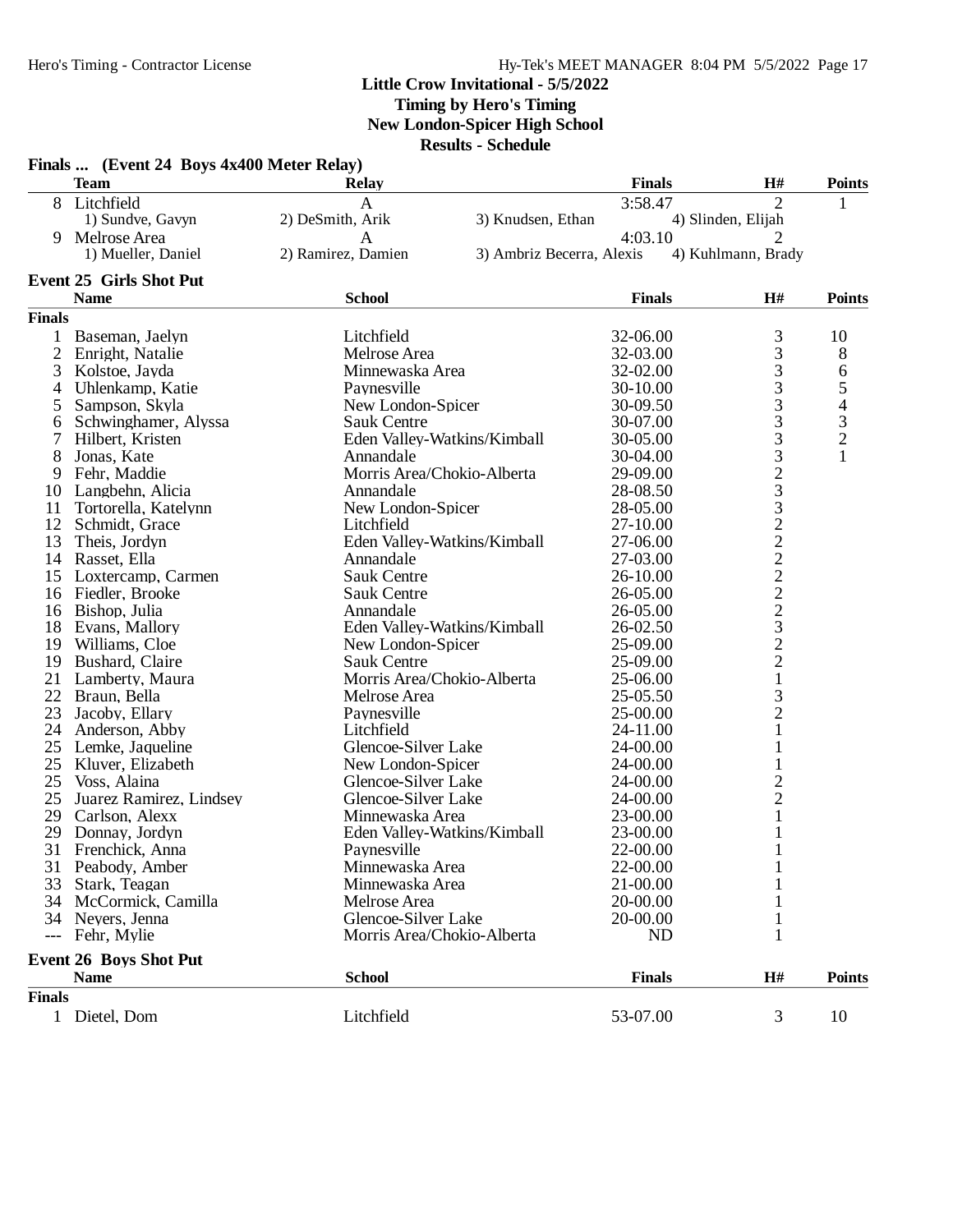|                | Finals  (Event 26 Boys Shot Put)   |                             |               |                |                          |
|----------------|------------------------------------|-----------------------------|---------------|----------------|--------------------------|
|                | <b>Name</b>                        | <b>School</b>               | <b>Finals</b> | H#             | <b>Points</b>            |
| 2              | Christensen, TJ                    | Litchfield                  | 49-03.00      | 3              | 8                        |
| 3              | Jaskowiak, Mitchel                 | Glencoe-Silver Lake         | 48-01.00      | 3              | 6                        |
| 4              | Oberg, Evan                        | Morris Area/Chokio-Alberta  | 47-05.00      | 3              | 5                        |
| 5              | Dietel, Jacob                      | Litchfield                  | 46-05.00      | 3              | 4                        |
| 6              | Neutz, Zach                        | Annandale                   | 43-10.00      | $\mathfrak{Z}$ | 3                        |
| 7              | Stoltenburg, Nathan                | Glencoe-Silver Lake         | 42-01.00      | 3              | $\overline{c}$           |
| 8              | Fehr, Monte                        | Morris Area/Chokio-Alberta  | 41-07.00      | 3              | 1                        |
| 9              | Higgins, Aaron                     | Glencoe-Silver Lake         | 41-07.00      | 3              |                          |
| 10             | Milner, Zach                       | Annandale                   | 40-08.00      | 3              |                          |
| 11             | Yurek, Elijah                      | Glencoe-Silver Lake         | 40-02.00      | 3              |                          |
| 12             | Sjogren, Will                      | Melrose Area                | 40-01.00      |                |                          |
| 13             | Stommes, Noah                      | Eden Valley-Watkins/Kimball | 39-03.00      | $\frac{2}{3}$  |                          |
|                | 14 Powell, Evan                    | Eden Valley-Watkins/Kimball | 39-02.00      | 3              |                          |
| 15             | Wang, Gavin                        | Annandale                   | 38-00.00      | $\frac{2}{2}$  |                          |
| 16             | Gassler, Kade                      | Eden Valley-Watkins/Kimball | 37-04.00      |                |                          |
|                | 17 Becker, Andy                    | Eden Valley-Watkins/Kimball | 37-01.00      | $\overline{c}$ |                          |
|                | 18 McCoy, Corey                    | <b>Sauk Centre</b>          | 36-04.00      | $\overline{c}$ |                          |
|                | 19 Hoberg, Daytona                 | Morris Area/Chokio-Alberta  | 36-02.00      | $\mathbf{1}$   |                          |
| 20             | Schuster, Carter                   | <b>Sauk Centre</b>          | 35-06.00      | $\overline{c}$ |                          |
| 21             | Uhlenkamp, Nic                     | Paynesville                 | 34-09.00      |                |                          |
| 22             | Klatt, Nathan                      | Annandale                   | 34-00.00      | $\frac{2}{2}$  |                          |
|                | 22 Mrnak, Andrew                   | Minnewaska Area             | 34-00.00      |                |                          |
| 22             | Miller, Nathan                     | Paynesville                 | 34-00.00      | $\mathbf 1$    |                          |
|                | 22 Gabrielson, Sam                 | New London-Spicer           | 34-00.00      | $\overline{c}$ |                          |
| 22             | Sayovitz, Kyle                     | <b>Sauk Centre</b>          | 34-00.00      | $\mathbf{1}$   |                          |
| 27             | Doty, Kyle                         | New London-Spicer           | 33-00.00      | $\overline{c}$ |                          |
| 27             | Swenson, Lucas                     | New London-Spicer           | 33-00.00      | $\overline{c}$ |                          |
| 29             | Ekren, Alton                       | Morris Area/Chokio-Alberta  | 32-00.00      | $\overline{2}$ |                          |
|                | 30 Warfield, Collin                | Minnewaska Area             | 31-05.00      | $\mathbf{1}$   |                          |
|                | 31 Parish, Brandon                 | <b>Sauk Centre</b>          | 30-00.00      | 1              |                          |
| 32             | Jaenicke, Kendall                  | Melrose Area                | 29-00.00      | 1              |                          |
|                | 32 Lieser, Preston                 | Paynesville                 | 29-00.00      | 1              |                          |
|                | 34 Macik, Myles                    | New London-Spicer           | 28-00.00      | 1              |                          |
|                | 34 Enright, Kai                    | Melrose Area                | 28-00.00      | 1              |                          |
|                | 36 Frericks, Dan                   | Melrose Area                | 23-00.00      | 1              |                          |
|                | 36 Czech, Kenneth                  | Minnewaska Area             | 23-00.00      | 1              |                          |
|                | <b>Event 27 Girls Discus Throw</b> |                             |               |                |                          |
|                | <b>Name</b>                        | <b>School</b>               | <b>Finals</b> | H#             | <b>Points</b>            |
| <b>Finals</b>  |                                    |                             |               |                |                          |
| 1              | Schmidt, Grace                     | Litchfield                  | 100-07        | 3              | 10                       |
| $\overline{c}$ | Kolstoe, Jayda                     | Minnewaska Area             | $92 - 11$     | 3              | 8                        |
| 3              | Williams, Cloe                     | New London-Spicer           | $92 - 10$     | 3              | 6                        |
| 4              | Hilbert, Kristen                   | Eden Valley-Watkins/Kimball | 87-09         |                |                          |
| 5              | Uhlenkamp, Katie                   | Paynesville                 | 86-09         | $\frac{2}{3}$  | 5                        |
|                | Sampson, Skyla                     | New London-Spicer           | 86-03         | 3              | $\overline{\mathcal{L}}$ |
| 6<br>7         | Myers, Lexi                        | Eden Valley-Watkins/Kimball | 85-04         | $\overline{c}$ | $\frac{3}{2}$            |
| 8              | Enright, Natalie                   | Melrose Area                | 85-03         | 3              | $\mathbf{1}$             |
| 9              | Baseman, Jaelyn                    | Litchfield                  | 83-10         | 3              |                          |
|                |                                    |                             |               |                |                          |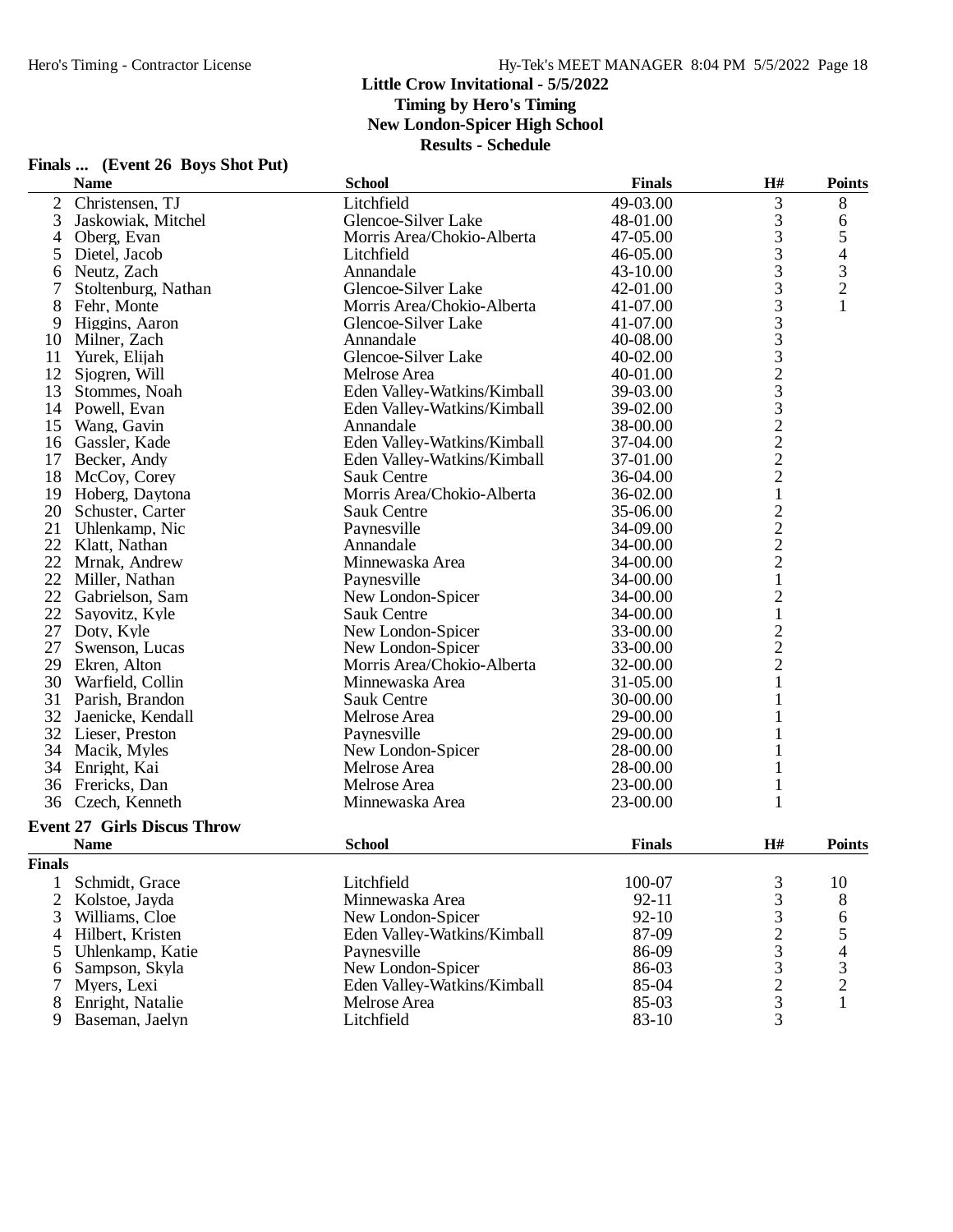#### **Little Crow Invitational - 5/5/2022 Timing by Hero's Timing**

**New London-Spicer High School**

**Results - Schedule**

|                | <b>Name</b>                       | <b>School</b>               | <b>Finals</b> | H#                                                   | <b>Points</b>            |
|----------------|-----------------------------------|-----------------------------|---------------|------------------------------------------------------|--------------------------|
|                | 10 Loxtercamp, Carmen             | Sauk Centre                 | 81-01         | 3                                                    |                          |
|                | 11 Daniels, Emma                  | Annandale                   | 80-04         |                                                      |                          |
|                | 12 Tortorella, Katelynn           | New London-Spicer           | 80-01         |                                                      |                          |
|                | 13 Danielson, Olivia              | Minnewaska Area             | 78-08         | $22332222$<br>$2221$                                 |                          |
|                | 14 Fehr, Maddie                   | Morris Area/Chokio-Alberta  | 78-07         |                                                      |                          |
|                | 15 Voss, Alaina                   | Glencoe-Silver Lake         | 78-03         |                                                      |                          |
|                | 16 Lamberty, Maura                | Morris Area/Chokio-Alberta  | $76-10$       |                                                      |                          |
|                | 17 Langbehn, Alicia               | Annandale                   | 76-05         |                                                      |                          |
|                | 18 Kluver, Elizabeth              | New London-Spicer           | $75-10$       |                                                      |                          |
|                | 19 Evans, Mallory                 | Eden Valley-Watkins/Kimball | 74-00         |                                                      |                          |
|                | 19 Lemke, Jaqueline               | Glencoe-Silver Lake         | 74-00         |                                                      |                          |
|                | 19 Kolstoe, Brooke                | Minnewaska Area             | 74-00         |                                                      |                          |
|                | 19 Henson, Brooke                 | Annandale                   | 74-00         |                                                      |                          |
|                | 19 Schwinghamer, Alyssa           | <b>Sauk Centre</b>          | 74-00         | $\begin{array}{c} 2 \\ 3 \\ 2 \end{array}$           |                          |
|                | 19 Jonas, Kate                    | Annandale                   | 74-00         |                                                      |                          |
| 25             | Jacoby, Ellary                    | Paynesville                 | 73-00         |                                                      |                          |
|                | 26 Dold, Ella                     | <b>Sauk Centre</b>          | 70-00         | $\mathbf{1}$                                         |                          |
|                | 26 Kath, Addison                  | Minnewaska Area             | 70-00         | $\mathbf{1}$                                         |                          |
|                | 28 Granlund, Ayda                 | Litchfield                  | 65-00         | 1                                                    |                          |
|                | 29 Kerfeld, Ava                   | <b>Sauk Centre</b>          | $60 - 00$     | 1                                                    |                          |
| 29             | Mortenson, Olivia                 | Eden Valley-Watkins/Kimball | $60 - 00$     |                                                      |                          |
| 31             | Juarez Ramirez, Lindsey           | Glencoe-Silver Lake         | 57-00         | 1                                                    |                          |
| 32             | Frenchick, Anna                   | Paynesville                 | 54-00         | 1                                                    |                          |
|                | 33 Braun, Bella                   | Melrose Area                | 51-00         | 1                                                    |                          |
|                | 34 McCormick, Camilla             | Melrose Area                | 50-00         | $\mathbf{1}$                                         |                          |
|                | 35 Neyers, Jenna                  | Glencoe-Silver Lake         | 48-00         | 1                                                    |                          |
|                |                                   |                             |               |                                                      |                          |
|                | <b>Event 28 Boys Discus Throw</b> |                             |               |                                                      |                          |
|                | <b>Name</b>                       | <b>School</b>               | <b>Finals</b> | H#                                                   | <b>Points</b>            |
| <b>Finals</b>  |                                   |                             |               |                                                      |                          |
| 1              | Christensen, TJ                   | Litchfield                  | 154-07        | 3                                                    | 10                       |
| $\overline{c}$ | Dietel, Jacob                     | Litchfield                  | 129-01        | 3                                                    | 8                        |
| 3              | Dietel, Dom                       | Litchfield                  | 125-01        | 3                                                    | 6                        |
| 4              | Wang, Gavin                       | Annandale                   | 124-09        | 3                                                    | 5                        |
| 5              | Fehr, Monte                       | Morris Area/Chokio-Alberta  | 123-09        | $\begin{array}{c} 3 \\ 2 \\ 3 \\ 3 \\ 3 \end{array}$ | $\overline{\mathcal{L}}$ |
| 6              | Doty, Kyle                        | New London-Spicer           | 123-00        |                                                      | $\frac{3}{2}$            |
| 7              | Milner, Zach                      | Annandale                   | 120-06        |                                                      |                          |
| 8              | Klatt, Alex                       | Annandale                   | 118-06        |                                                      | $\mathbf{1}$             |
| 9              | Popp, Gavin                       | Glencoe-Silver Lake         | 113-09        |                                                      |                          |
| 10             | Yurek, Elijah                     | Glencoe-Silver Lake         | 110-08        | $\overline{2}$                                       |                          |
| 11             | Mrnak, Andrew                     | Minnewaska Area             | 110-05        | $\frac{2}{3}$                                        |                          |
| 12             | Oberg, Evan                       | Morris Area/Chokio-Alberta  | 109-06        |                                                      |                          |
| 13             | Stoltenburg, Nathan               | Glencoe-Silver Lake         | 107-10        | $\begin{array}{c} 3 \\ 2 \\ 3 \end{array}$           |                          |
|                | 14 Lueders, Andrew                | Eden Valley-Watkins/Kimball | 104-11        |                                                      |                          |
| 15             | Klatt, Nathan                     | Annandale                   | 103-06        |                                                      |                          |
|                | 16 Powell, Evan                   | Eden Valley-Watkins/Kimball | 102-06        | $\frac{2}{2}$                                        |                          |
| 17             | Sjogren, Will                     | Melrose Area                | 102-05        |                                                      |                          |
| 18             | Stommes, Noah                     | Eden Valley-Watkins/Kimball | 101-05        | $\overline{c}$                                       |                          |
| 19             | McCoy, Corey                      | Sauk Centre                 | 99-00         | $\overline{2}$                                       |                          |

# **Finals ... (Event 27 Girls Discus Throw)**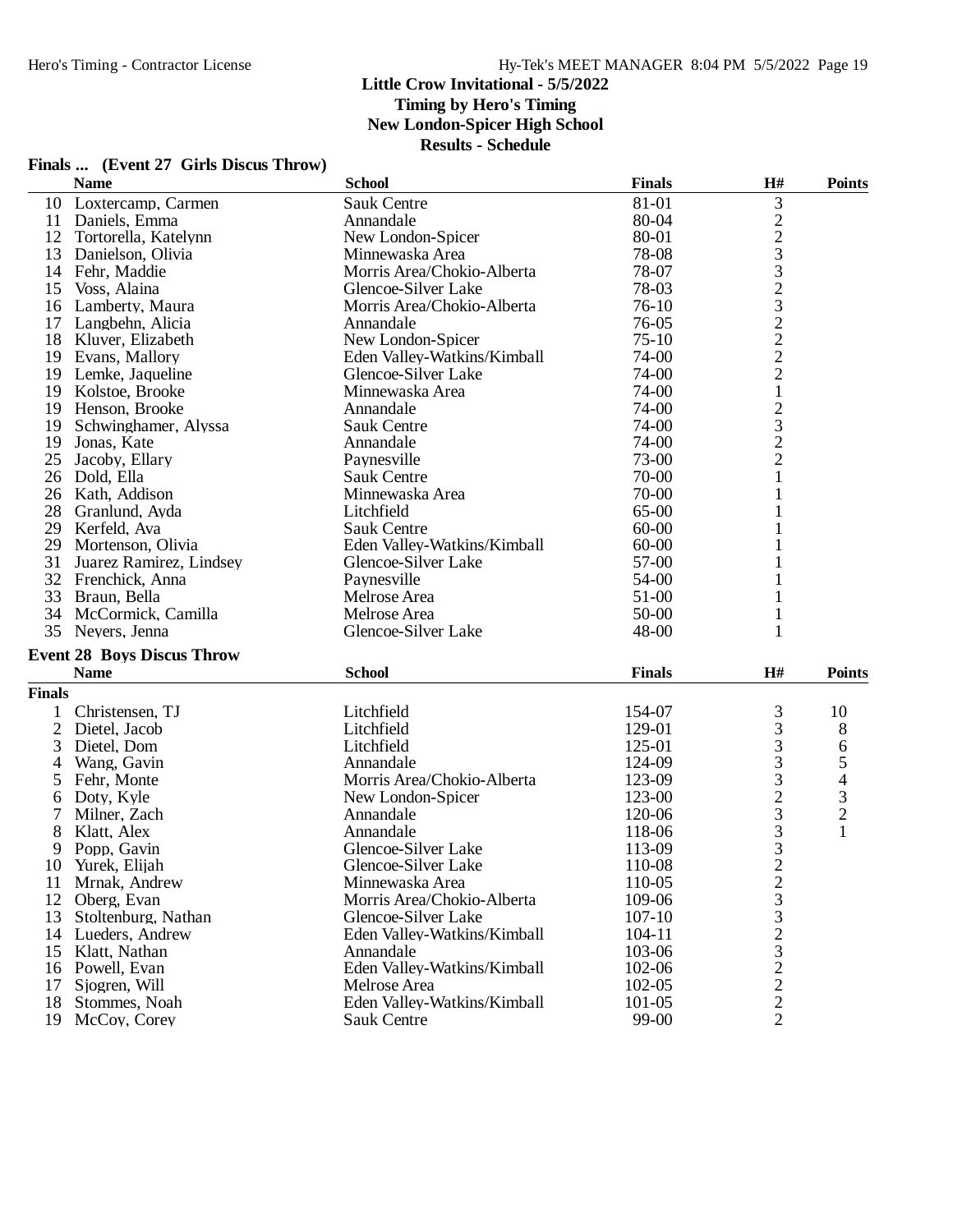**Finals ... (Event 28 Boys Discus Throw)**

# **Little Crow Invitational - 5/5/2022**

**Timing by Hero's Timing**

**New London-Spicer High School**

|                     | <b>Name</b>                                         | <b>School</b>               | <b>Finals</b>            | H#             | <b>Points</b>                              |
|---------------------|-----------------------------------------------------|-----------------------------|--------------------------|----------------|--------------------------------------------|
| 20                  | Schuster, Carter                                    | <b>Sauk Centre</b>          | 98-00                    | $\overline{c}$ |                                            |
| 21                  | Hoberg, Daytona                                     | Morris Area/Chokio-Alberta  | 92-00                    |                |                                            |
| 22                  | Moser, Mitchell                                     | Morris Area/Chokio-Alberta  | 89-00                    | $\frac{2}{2}$  |                                            |
| 22                  | Miller, Nathan                                      | Paynesville                 | 89-00                    |                |                                            |
| 24                  | Sayovitz, Kyle                                      | <b>Sauk Centre</b>          | 88-00                    | $\mathbf{1}$   |                                            |
| 25                  | Rosenow, Haden                                      | Eden Valley-Watkins/Kimball | 85-00                    | $\mathbf{1}$   |                                            |
|                     | 25 Parish, Brandon                                  | Sauk Centre                 | 85-00                    | $\overline{c}$ |                                            |
| 27                  | Uhlenkamp, Nic                                      | Paynesville                 | 84-00                    | $\mathbf{1}$   |                                            |
| 28                  | Lieser, Preston                                     | Paynesville                 | 78-00                    | 1              |                                            |
| 29                  | Macik, Myles                                        | New London-Spicer           | $77-00$                  | 1              |                                            |
| 29                  | Enright, Kai                                        | Melrose Area                | $77-00$                  | 1              |                                            |
| 31                  | Swenson, Lucas                                      | New London-Spicer           | 76-00                    | 1              |                                            |
|                     | 32 Czech, Kenneth                                   | Minnewaska Area             | 74-00                    | 1              |                                            |
|                     | 33 Frericks, Dan                                    | Melrose Area                | 70-00                    | 1              |                                            |
| 33                  | Jaenicke, Kendall                                   | Melrose Area                | 70-00                    |                |                                            |
| $---$               | Higgins, Aaron                                      | Glencoe-Silver Lake         | <b>FOUL</b>              | 3              |                                            |
|                     | Gabrielson, Sam                                     | New London-Spicer           | <b>FOUL</b>              | $\overline{3}$ |                                            |
|                     | <b>Event 29 Girls Pole Vault</b>                    |                             |                          |                |                                            |
|                     | <b>Name</b>                                         | <b>School</b>               | <b>Finals</b>            |                | <b>Points</b>                              |
| <b>Finals</b>       |                                                     |                             |                          |                |                                            |
| 1                   | Zimmerman, Ellie                                    | Paynesville                 | $9 - 00.00$              |                | 10                                         |
| $\overline{2}$      | Ruschmeier, Zoe                                     | Glencoe-Silver Lake         | $9 - 00.00$              |                | 8                                          |
| 3                   | Metcalf, Malayh                                     | Glencoe-Silver Lake         | 8-00.00                  |                | 6                                          |
| 4                   | Teicher, Leya                                       | Eden Valley-Watkins/Kimball | 8-00.00                  |                | 5                                          |
| 5                   | Edmond, Isabella                                    | Paynesville                 | 8-00.00                  |                |                                            |
| 6                   | Kluver, Elizabeth                                   | New London-Spicer           | 7-06.00                  |                |                                            |
|                     | Utecht, Katelyn                                     | Eden Valley-Watkins/Kimball | 7-06.00                  |                | $\begin{array}{c} 4 \\ 3 \\ 2 \end{array}$ |
| 8                   | Dierenfeld, Avery                                   | New London-Spicer           | 7-06.00                  |                |                                            |
| 9                   | Zoller, Jocelyn                                     | Eden Valley-Watkins/Kimball | 7-00.00                  |                |                                            |
| 10                  | Oeltjen, Phemie                                     | Minnewaska Area             | 7-00.00                  |                |                                            |
| 11                  | Wilmes, Kendra                                      | Minnewaska Area             | $6 - 00.00$              |                |                                            |
| 11                  | Thoma, Abby                                         | Litchfield                  | $6 - 00.00$              |                |                                            |
| 11                  | Ziegler, Kala                                       | Litchfield                  | $6 - 00.00$              |                |                                            |
| 11                  | Anderson, Georgia                                   | Melrose Area                | $6 - 00.00$              |                |                                            |
| 15                  | Schutz, Hana                                        | Morris Area/Chokio-Alberta  | $6 - 00.00$              |                |                                            |
| 15                  | Bosek, Lexi                                         | Minnewaska Area             | $6 - 00.00$              |                |                                            |
| 15                  | Guerra, Isabel                                      | Morris Area/Chokio-Alberta  | $6 - 00.00$              |                |                                            |
| 15                  | Sohl, Eva                                           | Litchfield                  | $6 - 00.00$              |                |                                            |
| 19                  | Anderson, Mia                                       | Melrose Area                | $6 - 00.00$              |                |                                            |
| 19                  | Felling, Teagan                                     | <b>Sauk Centre</b>          | $6 - 00.00$              |                |                                            |
| 19                  |                                                     | Eden Valley-Watkins/Kimball |                          |                |                                            |
| ---                 |                                                     | <b>Sauk Centre</b>          | NH                       |                |                                            |
| $---$               |                                                     | Melrose Area                |                          |                |                                            |
| $---$               | Rivers, Francesca                                   | <b>Sauk Centre</b>          | <b>NH</b>                |                |                                            |
| ---                 | Jarl, Grace                                         | Annandale                   | <b>NH</b>                |                |                                            |
|                     | Stadherr, Lyla                                      | Minnewaska Area             | <b>NH</b>                |                |                                            |
| $\qquad \qquad - -$ | Friedrichs, Ava                                     | Sauk Centre                 | NH                       |                |                                            |
|                     | Hesse, Cambel<br>Middendorf, Serena<br>Prout, Lydia |                             | $6 - 00.00$<br><b>NH</b> |                |                                            |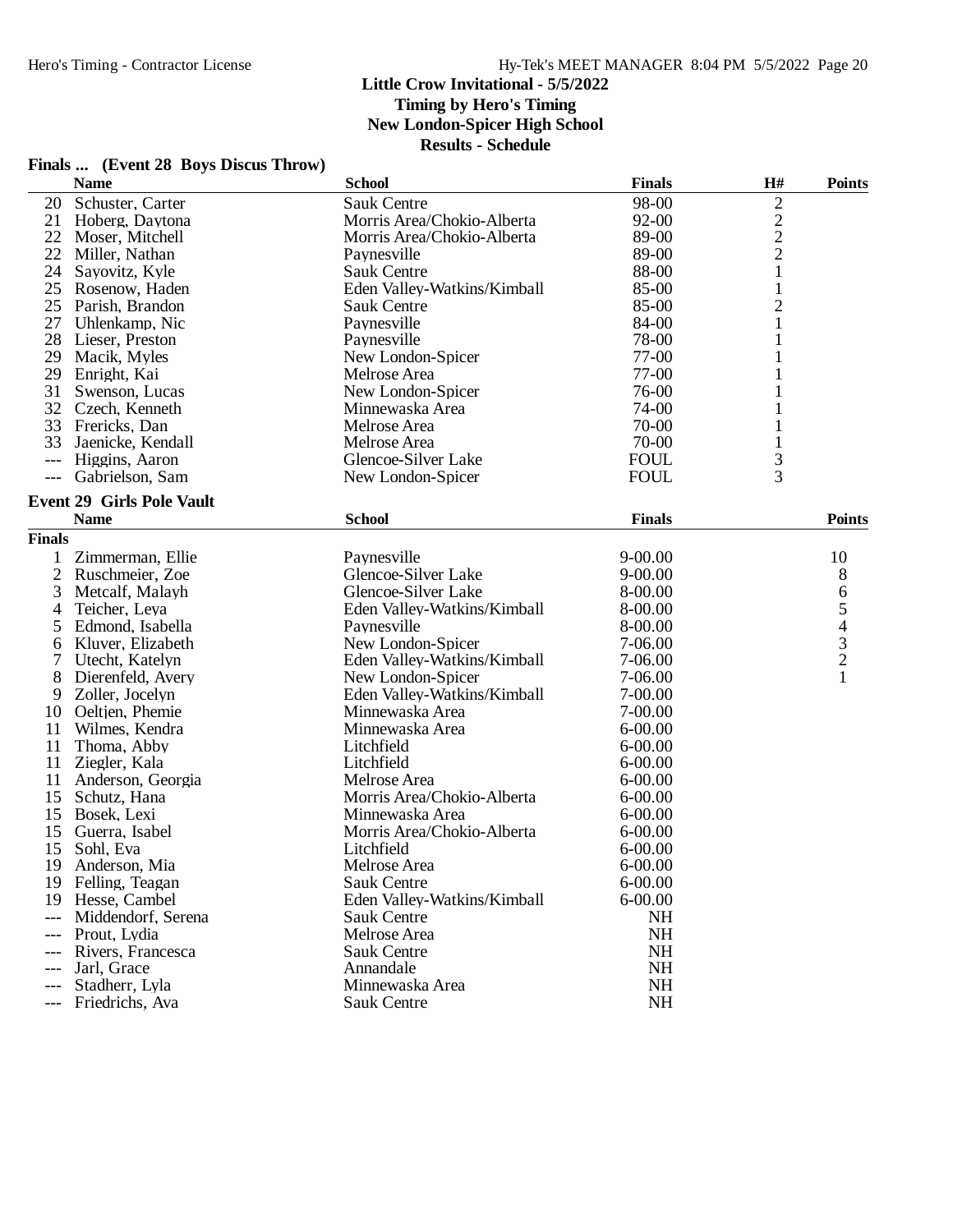# **Event 30 Boys Pole Vault**

|                | <b>Name</b>                     | <b>School</b>               | <b>Finals</b> | <b>Points</b>  |
|----------------|---------------------------------|-----------------------------|---------------|----------------|
| <b>Finals</b>  |                                 |                             |               |                |
| 1              | Hubbard, Grant                  | New London-Spicer           | 13-00.00      | 10             |
| $\mathfrak{2}$ | Brinkman, Josh                  | Melrose Area                | 12-00.00      | 8              |
| 3              | Schimelpfenig, Maxwell          | Annandale                   | 11-06.00      | 6              |
| 4              | Burns, Kaden                    | Morris Area/Chokio-Alberta  | 10-06.00      | 5              |
| 5              | Neal, Jace                      | New London-Spicer           | 9-06.00       |                |
| 6              | Maile, John                     | Eden Valley-Watkins/Kimball | $9 - 00.00$   | $\frac{4}{3}$  |
| 7              | Johnson, Gavin                  | New London-Spicer           | $9 - 00.00$   | $\overline{2}$ |
| 8              | Kovarik, Jayce                  | Minnewaska Area             | 8-06.00       | .50            |
| 8              | Heuring, Daniel                 | Eden Valley-Watkins/Kimball | 8-06.00       | .50            |
| 10             | Gibson, Grayson                 | Morris Area/Chokio-Alberta  | 8-00.00       |                |
| 11             | Schulz, Daniel                  | Glencoe-Silver Lake         | 8-00.00       |                |
| 12             | Marthaler, Spencer              | <b>Sauk Centre</b>          | 7-00.00       |                |
| 13             | Schimelpfenig, Caden            | Annandale                   | 7-00.00       |                |
| $---$          | Libbesmeier, Taylor             | Eden Valley-Watkins/Kimball | <b>NH</b>     |                |
| $---$          | Weber, Rayden                   | <b>Sauk Centre</b>          | <b>NH</b>     |                |
| ---            | Christians, Owen                | <b>Sauk Centre</b>          | <b>NH</b>     |                |
|                |                                 |                             |               |                |
|                | <b>Event 31 Girls High Jump</b> |                             |               |                |
|                | <b>Name</b>                     | <b>School</b>               | <b>Finals</b> | <b>Points</b>  |
| <b>Finals</b>  |                                 |                             |               |                |
| 1              | Hansen, Greta                   | Litchfield                  | 5-00.00       | 10             |
| $\overline{2}$ | Hoffner, Natalee                | Melrose Area                | 4-10.00       | 8              |
| 3              | Tangen, Kyleigh                 | Paynesville                 | $4 - 10.00$   |                |
| 4              | Lebrija, Olivia                 | Morris Area/Chokio-Alberta  | 4-08.00       | 65432          |
| 5              | Schutz, Katrina                 | Eden Valley-Watkins/Kimball | 4-08.00       |                |
| 6              | Christianson, Brooklyn          | Glencoe-Silver Lake         | 4-06.00       |                |
| 7              | Kolstoe, Brooke                 | Minnewaska Area             | 4-06.00       |                |
| 8              | Groover-Nelson, Abbi            | Eden Valley-Watkins/Kimball | 4-06.00       | $\mathbf{1}$   |
| 9              | Chevalier, Ava                  | Minnewaska Area             | 4-06.00       |                |
| 10             | Micholichek, Brooke             | Glencoe-Silver Lake         | 4-06.00       |                |
| 11             | Davis, Catera                   | Eden Valley-Watkins/Kimball | 4-03.00       |                |
| 11             | Kath, Addison                   | Minnewaska Area             | 4-03.00       |                |
| 11             | Thorfinnson, Maddie             | Minnewaska Area             | 4-03.00       |                |
| 14             | Kittelson, Emma                 | <b>Sauk Centre</b>          | 4-03.00       |                |
| 14             | Guggemos, Katelyn               | Litchfield                  | 4-03.00       |                |
| 14             | Schweiters, Nora                | Melrose Area                | 4-03.00       |                |
| 14             | Johnson, Thelia                 | Annandale                   | 4-03.00       |                |
| 18             | Stommes, Kiera                  | Eden Valley-Watkins/Kimball | 4-03.00       |                |
| 19             | Lieser, Tressa                  | Paynesville                 | 4-00.00       |                |
| 19             | Hall, Heika                     | Morris Area/Chokio-Alberta  | 4-00.00       |                |
| 19             | Erholtz, Alexa                  | Morris Area/Chokio-Alberta  | 4-00.00       |                |
| 19             | Rieland, Brooke                 | <b>Sauk Centre</b>          | 4-00.00       |                |
| 19             | Swenson, Ruby                   | Morris Area/Chokio-Alberta  | 4-00.00       |                |
|                | 24 Lease, Kierra                | Litchfield                  | 4-00.00       |                |
|                | 24 Neuman, Kate                 | Annandale                   | 4-00.00       |                |
| $---$          | Braun, Caraline                 | Melrose Area                | <b>NH</b>     |                |
| ---            | Wiechmann, Lily                 | Melrose Area                | NH            |                |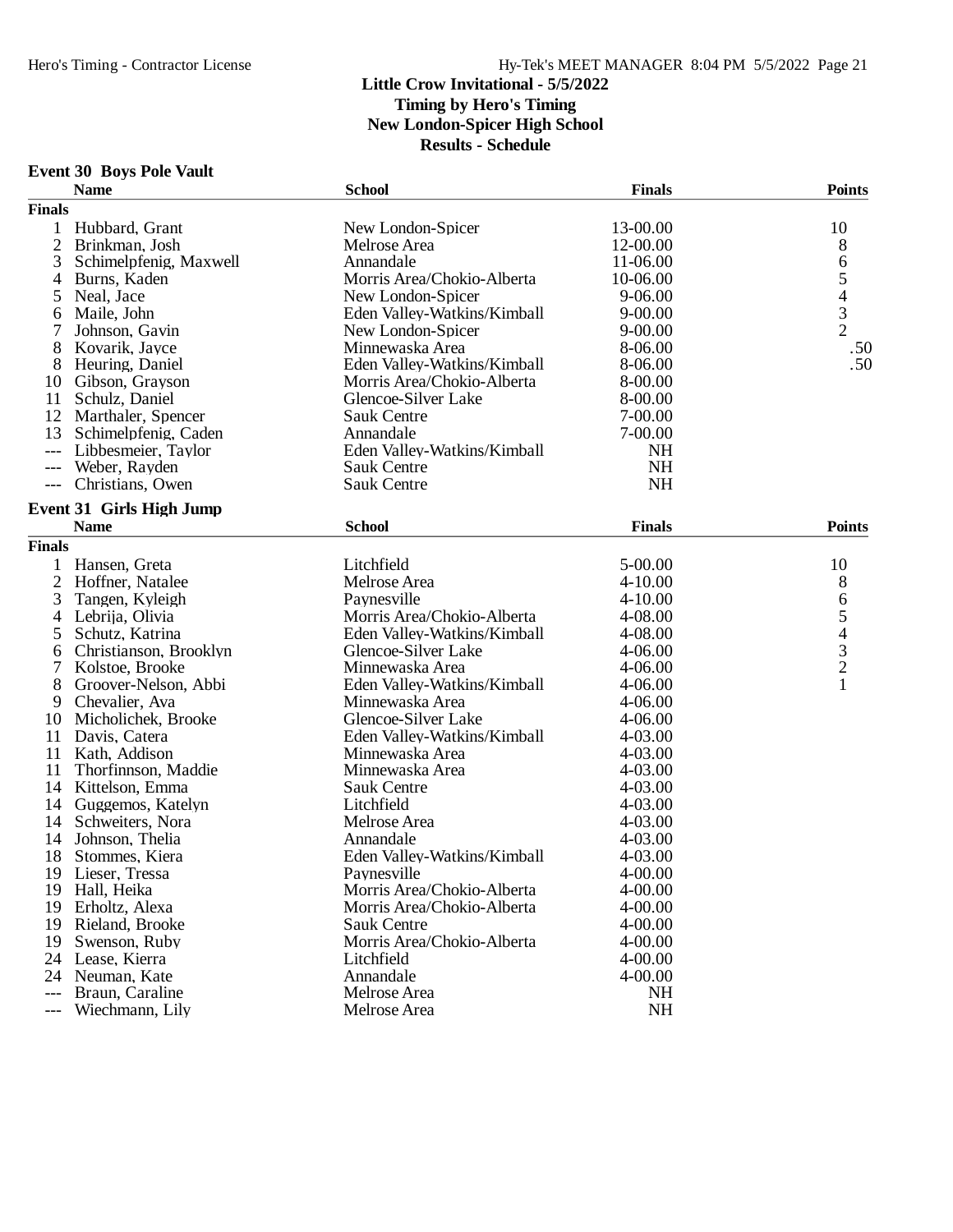|                | Finals  (Event 31 Girls High Jump) |                             |               |                |
|----------------|------------------------------------|-----------------------------|---------------|----------------|
|                | <b>Name</b>                        | <b>School</b>               | <b>Finals</b> | <b>Points</b>  |
|                | --- Roediger, Ayla                 | New London-Spicer           | <b>NH</b>     |                |
| $---$          | Turner, Averie                     | New London-Spicer           | <b>NH</b>     |                |
|                | Event 32 Boys High Jump            |                             |               |                |
|                | <b>Name</b>                        | <b>School</b>               | <b>Finals</b> | <b>Points</b>  |
| <b>Finals</b>  |                                    |                             |               |                |
|                | Aller, Blake                       | Litchfield                  | 5-06.00       | 10             |
| 2              | Hunt, Trey                         | Morris Area/Chokio-Alberta  | 5-03.00       | 5.20           |
| 2              | Neuman, Ryan                       | Annandale                   | 5-03.00       | 5.20           |
| $\overline{2}$ | Nelson, Nick                       | Litchfield                  | 5-03.00       | 5.20           |
| 2              | Lofton, Elijah                     | Litchfield                  | 5-03.00       | 5.20           |
| 2              | Danielson, Noah                    | Minnewaska Area             | 5-03.00       | 5.20           |
| 7              | Waldbeser, Derek                   | Morris Area/Chokio-Alberta  | 5-03.00       | $\overline{2}$ |
| 8              | Nagan, Kayden                      | Glencoe-Silver Lake         | 5-03.00       | .50            |
| 8              | Knott, Aiden                       | New London-Spicer           | 5-03.00       | .50            |
| 10             | Hennen, Andrew                     | Eden Valley-Watkins/Kimball | 5-03.00       |                |
| 11             | Kaczmarek, Sawyer                  | Glencoe-Silver Lake         | 5-03.00       |                |
| 12             | Braun, Adam                        | Annandale                   | 5-00.00       |                |
| 12             | Liebhard, Jake                     | Annandale                   | 5-00.00       |                |
|                | 14 Wente, Cole                     | Morris Area/Chokio-Alberta  | 5-00.00       |                |
| 14             | Sundberg, Alex                     | Annandale                   | 5-00.00       |                |
| 16             | Larson, Bryan                      | Paynesville                 | 5-00.00       |                |
|                | Spaulding, Jed                     |                             | 5-00.00       |                |
| 16             |                                    | Eden Valley-Watkins/Kimball |               |                |
| ---            | Terhaar, Dominick                  | <b>Sauk Centre</b>          | <b>NH</b>     |                |
|                | Marxhausen, Chase                  | New London-Spicer           | <b>NH</b>     |                |
|                | Pung, Blayke                       | Paynesville                 | <b>NH</b>     |                |
| $---$          | Berscheit, Sam                     | Melrose Area                | <b>NH</b>     |                |
|                | Robischon, Jacob                   | <b>Sauk Centre</b>          | <b>NH</b>     |                |
| ---            | Lahr, Nathaniel                    | <b>Sauk Centre</b>          | <b>NH</b>     |                |
| ---            | Hughesdon, James                   | New London-Spicer           | <b>NH</b>     |                |
| $---$          | Gibson, Grayson                    | Morris Area/Chokio-Alberta  | <b>NH</b>     |                |
|                | <b>Event 33 Girls Long Jump</b>    |                             |               |                |
|                | <b>Name</b>                        | <b>School</b>               | <b>Finals</b> | <b>Points</b>  |
| <b>Finals</b>  |                                    |                             |               |                |
|                | Kuechle, Brielle                   | Eden Valley-Watkins/Kimball | 17-00.50      | 10             |
| $\overline{2}$ | Hermes, Carlie                     | Annandale                   | 16-08.50      | 8              |
| 3              | Kuechle, Ellie                     | Eden Valley-Watkins/Kimball | 16-08.00      | 6              |
| 4              | Peterson, Ellary                   | New London-Spicer           | 15-10.50      | $\overline{5}$ |
| 5              | Caskey, Ayla                       | New London-Spicer           | 15-08.00      | 4              |
| 6              | Jaenicke, Isabelle                 | Melrose Area                | 15-05.00      | 3              |
|                | Theischaefer, Nya                  | <b>Sauk Centre</b>          | 15-04.50      | $\overline{c}$ |
| 8              | Fynboh, Lydia                      | Morris Area/Chokio-Alberta  | 15-02.00      | 1              |
| 9              | Lindeman, Mya                      | Minnewaska Area             | 14-11.00      |                |
| 9              | Mueller, Madi                      | Eden Valley-Watkins/Kimball | 14-11.00      |                |
| 9              | Christensen, Alannah               | Minnewaska Area             | 14-11.00      |                |
| 12             | Schultz, Jordan                    | Litchfield                  | 14-10.50      |                |
| 13             | Meyer, Brooklyn                    | Minnewaska Area             | 14-10.00      |                |
|                | 14 Motz, Isabelle                  | Morris Area/Chokio-Alberta  | 14-04.50      |                |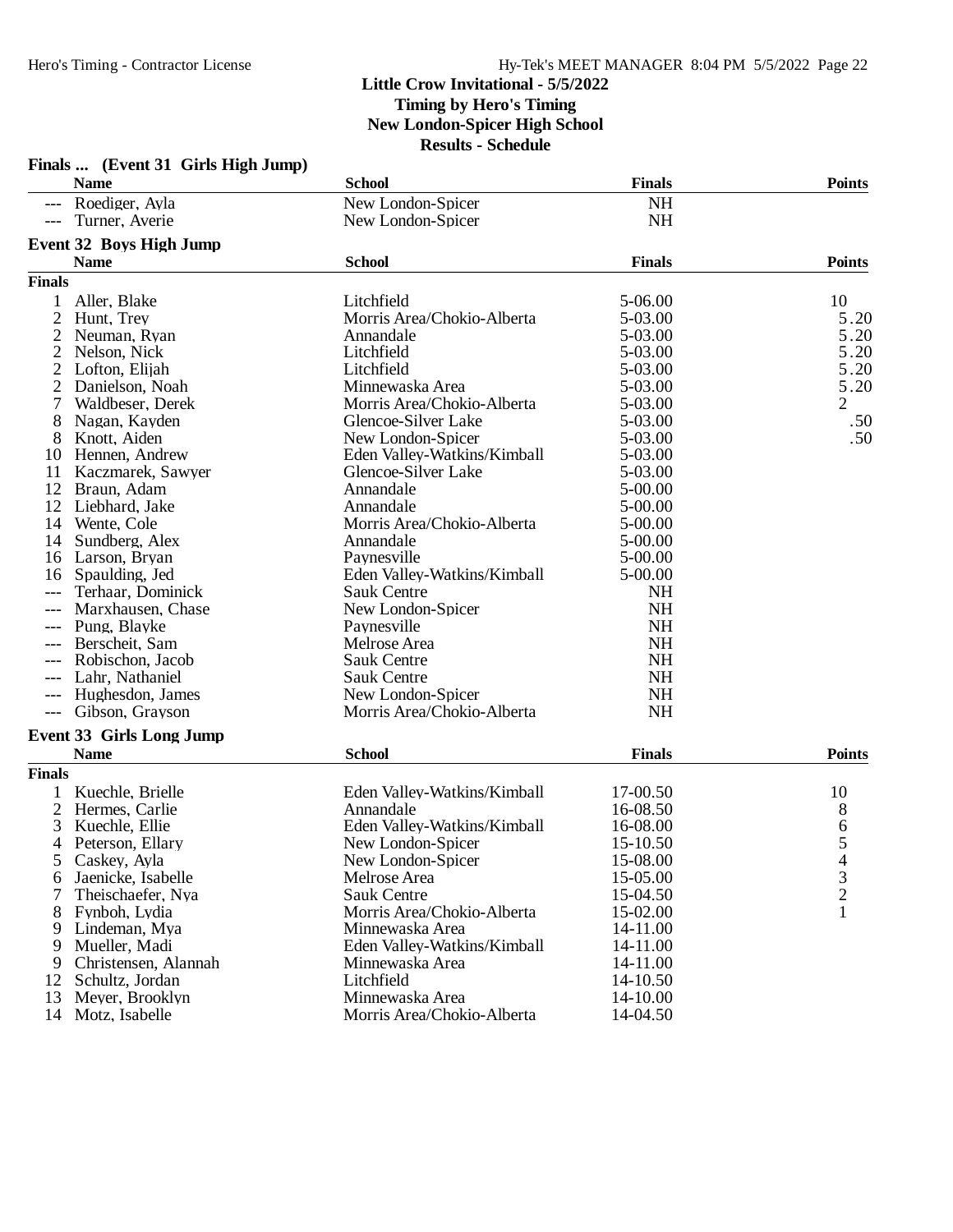|               | Finals  (Event 33 Girls Long Jump) |                             |               |                          |
|---------------|------------------------------------|-----------------------------|---------------|--------------------------|
|               | <b>Name</b>                        | <b>School</b>               | <b>Finals</b> | <b>Points</b>            |
| 15            | Schuster, Madelyn                  | <b>Sauk Centre</b>          | 14-03.00      |                          |
| 16            | Millner, Claire                    | Annandale                   | 14-02.50      |                          |
| 17            | Thieschafer, Nina                  | <b>Sauk Centre</b>          | 14-00.00      |                          |
| 18            | Anderson, Lindyn                   | <b>Sauk Centre</b>          | 13-10.50      |                          |
|               | 19 Peterson, Emily                 | Litchfield                  | 13-09.00      |                          |
| 20            | Lopez, Carmen                      | Litchfield                  | 13-06.50      |                          |
| 21            | Wiegand, Elle                      | Minnewaska Area             | 13-06.00      |                          |
| 21            | Dierenfeld, Avery                  | New London-Spicer           | 13-06.00      |                          |
| 23            | Andreas, Mikalyn                   | Minnewaska Area             | 13-03.50      |                          |
|               | 24 Hesse, Cambel                   | Eden Valley-Watkins/Kimball | 13-02.50      |                          |
| 25            | Wanous, Olivia                     | Glencoe-Silver Lake         | 12-09.50      |                          |
| 26            | Woelfel, Madyson                   | New London-Spicer           | 12-07.00      |                          |
| 27            | Hoeschen, Janessa                  | Melrose Area                | 12-03.50      |                          |
| 28            | Schmiesing, Olivia                 | Melrose Area                | 12-02.50      |                          |
| 29            | Benson, Maya                       | Annandale                   | 12-00.00      |                          |
| 30            | Bieganek, Madison                  | Glencoe-Silver Lake         | 11-11.00      |                          |
| 31            | Zimmel, Chloe                      | Morris Area/Chokio-Alberta  | 11-08.50      |                          |
|               | 32 Ranzau, Ava                     | Glencoe-Silver Lake         | 11-05.50      |                          |
| 33            | Alvarez, Michelle                  | Glencoe-Silver Lake         | $11-02.50$    |                          |
| $---$         | Trefz, Ina                         | Annandale                   | <b>FOUL</b>   |                          |
|               |                                    |                             |               |                          |
|               | <b>Event 34 Boys Long Jump</b>     |                             |               |                          |
|               | <b>Name</b>                        | <b>School</b>               | <b>Finals</b> | <b>Points</b>            |
| <b>Finals</b> |                                    |                             |               |                          |
| 1             | Lebrija, Ethan                     | Morris Area/Chokio-Alberta  | 20-06.50      | 10                       |
| 2             | Kuehl, Lukas                       | Litchfield                  | 19-02.50      | $8\,$                    |
| 3             | Kaczmarek, Sawyer                  | Glencoe-Silver Lake         | 19-01.50      | 6                        |
| 4             | Bushel, Brayden                    | Annandale                   | 19-01.00      | 5                        |
| 5             | Polston, Gavin                     | Annandale                   | 18-09.50      | $\overline{\mathcal{L}}$ |
| 6             | Woelfel, Noah                      | New London-Spicer           | 18-05.50      | 3                        |
| 7             | Nelson, Nick                       | Litchfield                  | 18-04.00      | $\overline{c}$           |
| 8             | Berlinger, Tyler                   | Morris Area/Chokio-Alberta  | 18-02.00      | 1                        |
| 9             | Spaulding, Jed                     | Eden Valley-Watkins/Kimball | 18-01.50      |                          |
| 10            | Hooper, Peyton                     | Eden Valley-Watkins/Kimball | 17-11.00      |                          |
| 11            | Lieser, Carter                     | Paynesville                 | 17-08.50      |                          |
| 12            | Wendlandt, Isaiah                  | New London-Spicer           | 17-08.00      |                          |
| 13            | Mueller, Daniel                    | Melrose Area                | 17-06.00      |                          |
| 14            | Olson, Cade                        | Minnewaska Area             | 17-04.00      |                          |
|               | 15 McCoy, Corey                    | Sauk Centre                 | 17-03.50      |                          |
|               | 15 Hiltner, Brysen                 | Paynesville                 | 17-03.50      |                          |
| 17            | Martinez, Bryan                    | Annandale                   | 17-03.00      |                          |
| 18            | Ballard, William                   | Eden Valley-Watkins/Kimball | 17-00.00      |                          |
| 19            | Meyer, Isaac                       | Minnewaska Area             | 16-11.50      |                          |
| 20            | Brinkman, Josh                     | Melrose Area                | 16-11.00      |                          |
| 20            | Anderson, Ben                      | <b>Sauk Centre</b>          | 16-11.00      |                          |
| 22            | Boyd, DeShon                       | Minnewaska Area             | 16-10.50      |                          |
| 23            | Gilmore, David                     | <b>Sauk Centre</b>          | 16-10.00      |                          |
|               | 24 Waldbeser, Kendall              | Morris Area/Chokio-Alberta  | 16-09.50      |                          |

24 Herman, Carter New London-Spicer 16-09.50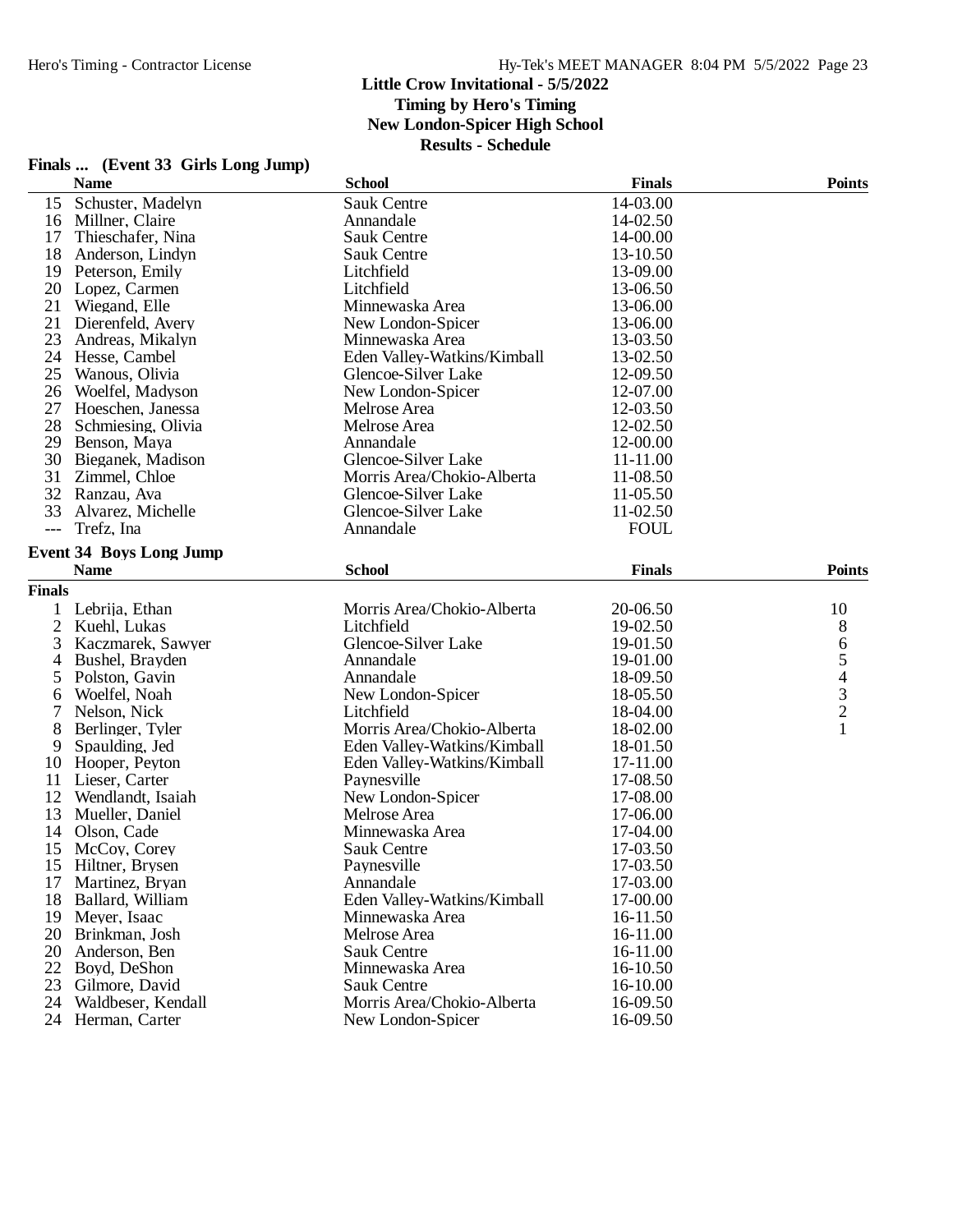|                | Finals  (Event 34 Boys Long Jump) |                             |               |                                |
|----------------|-----------------------------------|-----------------------------|---------------|--------------------------------|
|                | <b>Name</b>                       | <b>School</b>               | <b>Finals</b> | <b>Points</b>                  |
|                | 26 Harvey, Kaiden                 | Minnewaska Area             | 16-06.50      |                                |
| 27             | Morelos, Enoc                     | Melrose Area                | 16-05.00      |                                |
| 28             | Alcantara Querioz, Eduardo        | Glencoe-Silver Lake         | 16-04.00      |                                |
|                | 29 Greer, Jeremy                  | Litchfield                  | 16-03.00      |                                |
|                | 30 Weber, Rylan                   | <b>Sauk Centre</b>          | 16-02.00      |                                |
|                | 31 Balboa, Angel                  | Glencoe-Silver Lake         | 16-01.50      |                                |
| 32             | Johnson, Gavin                    | New London-Spicer           | 15-11.00      |                                |
| 33             | Arandia, Miguel                   | Glencoe-Silver Lake         | 15-07.00      |                                |
|                | 34 Pung, Blayke                   | Paynesville                 | 15-06.00      |                                |
|                | 35 Fish, Charley                  | Eden Valley-Watkins/Kimball | 15-05.50      |                                |
|                | 36 Gomer, Matt                    | Morris Area/Chokio-Alberta  | 14-05.00      |                                |
| 37             | Jacobson, Sam                     | Annandale                   | 14-04.00      |                                |
|                | <b>Event 35 Girls Triple Jump</b> |                             |               |                                |
|                | <b>Name</b>                       | <b>School</b>               | <b>Finals</b> | <b>Points</b>                  |
| <b>Finals</b>  |                                   |                             |               |                                |
|                | Kovarik, Emma                     | Minnewaska Area             | 32-10.50      | 10                             |
| $\overline{c}$ | Jaenicke, Isabelle                | Melrose Area                | 32-00.00      | $8\,$                          |
| 3              | Luetmer, McKenzie                 | Minnewaska Area             | 31-09.00      | 6                              |
| 4              | Moehrle, McKenna                  | Eden Valley-Watkins/Kimball | 31-08.50      |                                |
| 5              | Fleury, Dacia                     | Minnewaska Area             | 31-03.50      | $\frac{5}{4}$<br>$\frac{3}{2}$ |
| 6              | Schultz, Jordan                   | Litchfield                  | 31-00.50      |                                |
| 7              | Hansen, Greta                     | Litchfield                  | 30-11.50      |                                |
| 8              | Anfinson, Finley                  | Paynesville                 | 29-11.00      | 1                              |
| 9              | Utecht, Katelyn                   | Eden Valley-Watkins/Kimball | 29-11.00      |                                |
| 10             | Motz, Alexis                      | Morris Area/Chokio-Alberta  | 29-08.00      |                                |
| 11             | Millner, Claire                   | Annandale                   | 29-04.50      |                                |
| 12             | Thoen, Makena                     | Minnewaska Area             | 28-08.50      |                                |
| 13             | Hoeschen, Janessa                 | Melrose Area                | 28-02.50      |                                |
|                | 14 Myers, Lexi                    | Eden Valley-Watkins/Kimball | 27-09.50      |                                |
|                | 15 Kittelson, Emma                | Sauk Centre                 | 27-07.00      |                                |
|                | 16 Middendorf, Brianna            | Sauk Centre                 | 27-03.50      |                                |
| 17             | Bowman, Meri                      | Annandale                   | 27-01.00      |                                |
| 18             | Anderson, Mia                     | Melrose Area                | 26-08.00      |                                |
| 19             | Haag, Carmen                      | Eden Valley-Watkins/Kimball | 26-05.50      |                                |
|                | 20 Dammann, Becky                 | Glencoe-Silver Lake         | 26-02.50      |                                |
| 21             | Barten, Makenna                   | Paynesville                 | 25-10.50      |                                |
| 22             | Lease, Kierra                     | Litchfield                  | 24-04.00      |                                |
|                | 23 Benson, Maya                   | Annandale                   | 21-06.00      |                                |
|                | --- Donner, Elle                  | New London-Spicer           | <b>FOUL</b>   |                                |
|                | <b>Event 36 Boys Triple Jump</b>  |                             |               |                                |
|                | <b>Name</b>                       | <b>School</b>               | <b>Finals</b> | <b>Points</b>                  |
| <b>Finals</b>  |                                   |                             |               |                                |
|                | Thiesen, Macoy                    | <b>Sauk Centre</b>          | 39-03.00      | 10                             |
| 2              | Shoberg, Tristan                  | Annandale                   | 38-04.00      | 8                              |
| 3              | Lietz, Max                        | Morris Area/Chokio-Alberta  | 37-07.00      | 6                              |
| 4              | Anderson, Ben                     | Sauk Centre                 | 36-11.00      | 5                              |
| 5              | Lahr, Nathaniel                   | Sauk Centre                 | 36-07.00      | 4                              |